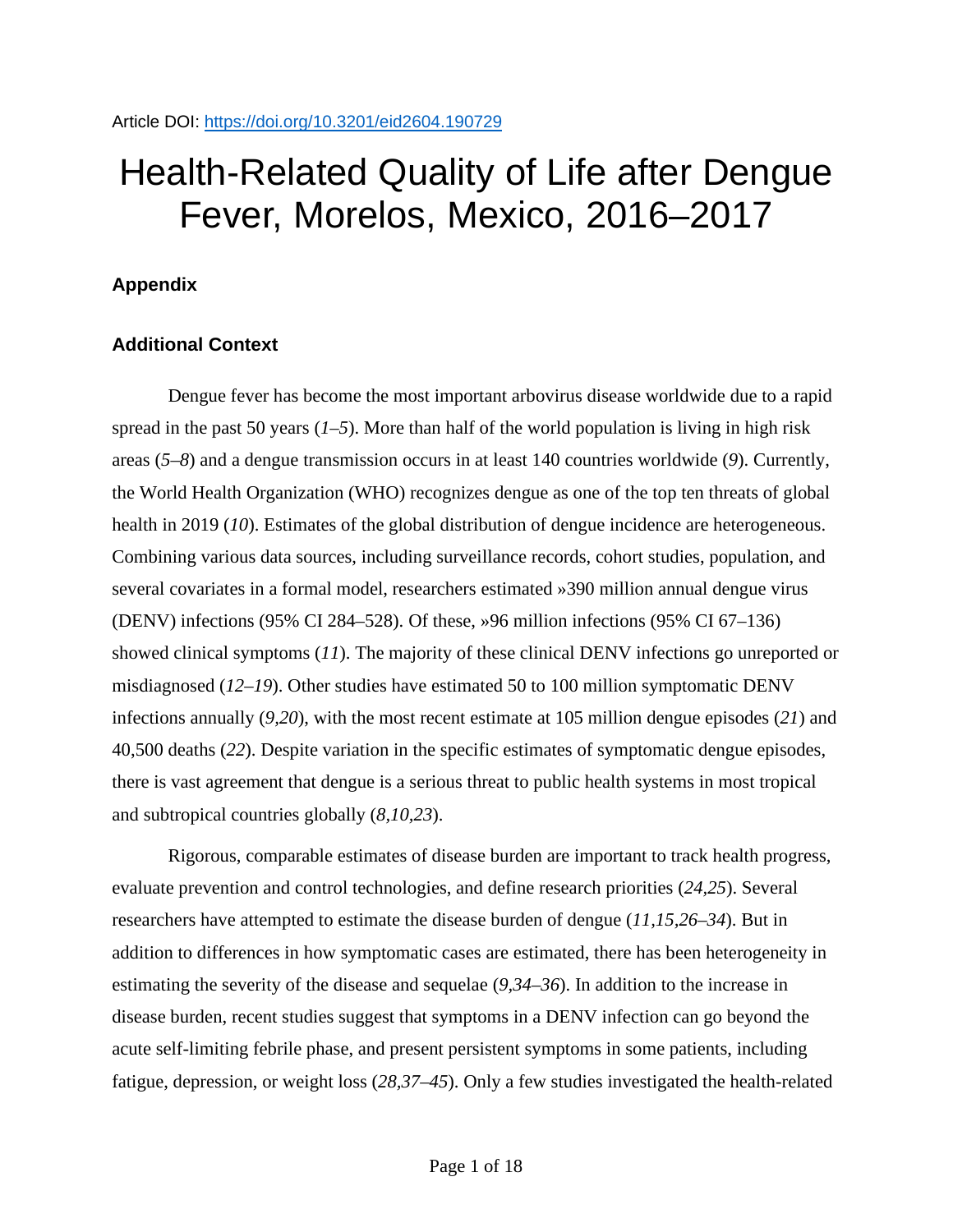quality of life (HRQOL) for dengue patients (*37,46,47*). Most studies on the disease burden of dengue, including those that have examined HRQOL in dengue patients, only consider the febrile phase of the illness, despite persistence being acknowledged by WHO since 1997 (*48*), most likely leading to a substantial underestimation of long-term disease burden. To improve current estimations of the disease burden and corresponding economic burden of dengue, studies should take both the febrile and the convalescence phases into consideration (*2,28,49*).

## **Materials and methods**

### **Sample definition**

Participants with dengue were recruited from inpatient and outpatient facilities in 2016– 2017 in the state of Morelos, Mexico (*50*). Inclusion criteria were having >18 years of age, the presence of fever between 48 and 144 hours, laboratory-confirmed dengue, a permanent residence, and the availability of a landline telephone. Laboratory confirmation followed the national health secretary's algorithm and guidelines. Patients with cognitive impairment, psychiatric diagnoses, specific chronic diseases (HIV, type 1 diabetes mellitus, multiple sclerosis, lupus and other autoimmune diseases, fibromyalgia, myasthenia, cancers), and pregnancy at recruitment or during the study period were excluded. Of 438 potentially eligible patients, 141 met the inclusion criteria. Of these, 83 had lab-diagnosed dengue. Four patients were excluded during the study because they got pregnant, were unreachable, or voluntarily left the study. The final sample included 79 lab-confirmed dengue patients (Appendix Table 1).

An exhaustive review study by Gómez-Dantés et al. (*29*) on the epidemiology of dengue in Mexico found the incidence of DF and DHF peaked between 10–20, and 15–29 years of age, respectively. However, our sample included only adults  $\geq$ 18 years of age, for two reasons. First, our study design included follow-up phone calls in which patients had to respond a standardize questionnaire to assess quality of life. While there is a version of EQ-5D for youth (EQ-5D-Y where the lower age limit is 4 years of age), there are no value sets for children and adults (health states are valued differently), and child participants require an adult to respond as a proxy for child's perceived health. This imposes several logistical difficulties for the follow-up. Second, there are several childhood diseases in Mexico that have similar symptoms to dengue, which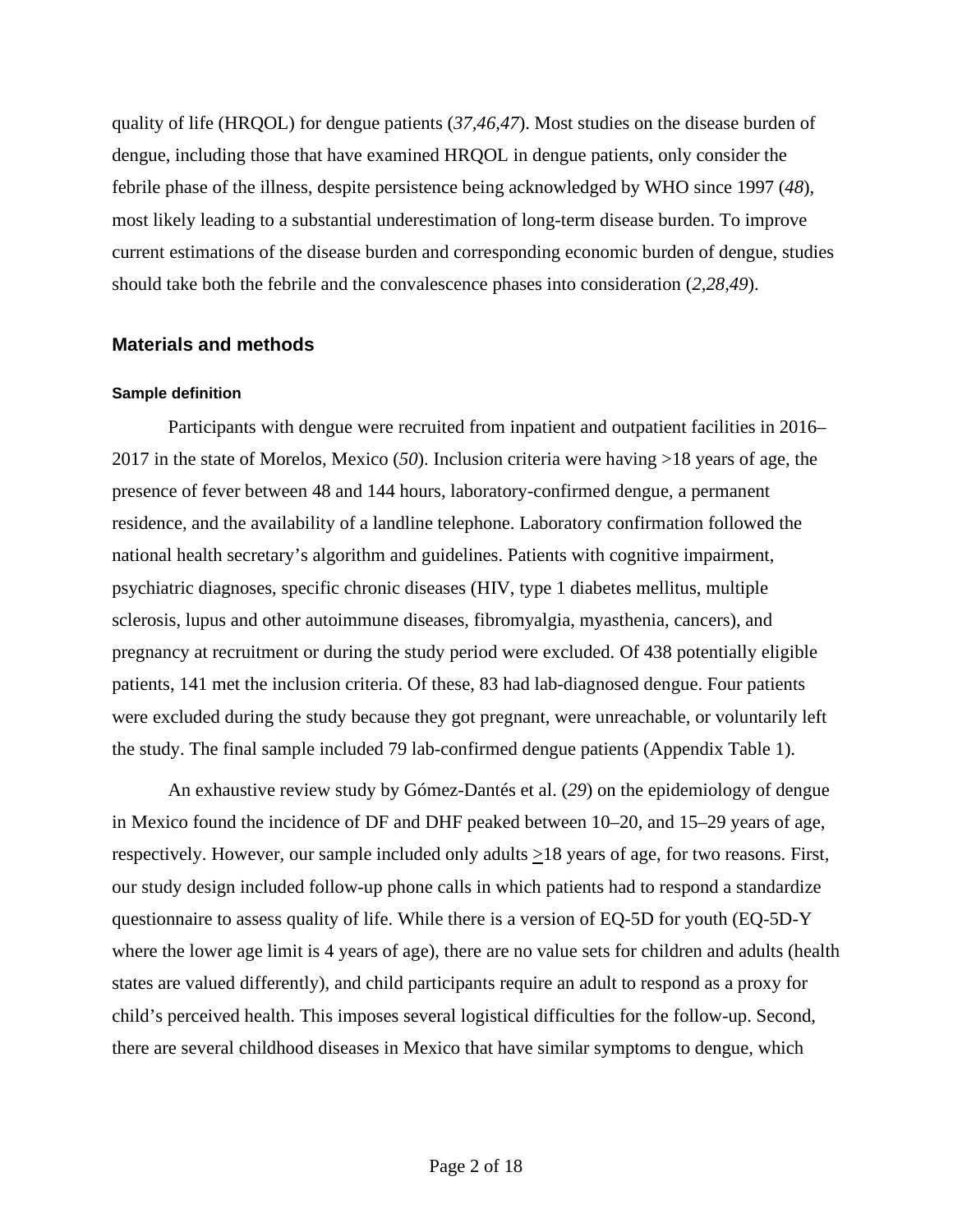would have resulted in a larger number of recruited patients which would have been later confirmed as non-dengue, increasing study costs unnecessarily.

Participants were surveyed at various points in time, from the febrile phase to 1 month after the onset of fever. Follow-up was continued if the patient had persistent symptoms for up to 6 months after the onset of fever (Appendix Table 2). If a participant did not show dengue symptoms during the follow-up interview, she/he was not interviewed in the next round (i.e., the sample size became smaller in time). Estimates of HRQOL thus were limited to patients with persistent symptoms.

#### **Quantifying HRQOL**

Patients' HRQOL was measured with an adapted version of the EQ-5D-3L (Spanish version for Mexico) (*51*), including the use of visual analog scale (EQ-VAS) to estimate selfreported health status, which was part of a larger, standardized, structured questionnaire to characterize patients' sociodemographic status and health. The minor adaptation to the EQ-5D-3L consisted in changing two terms of the original questionnaire that are not commonly used in rural Mexico (*lavarme* was changed to *bañarme* and *actividades cotidianas* was changed to *actividades de todos los días*). The EQ-5D-3L questionnaire collects information of the patient's quality of life in five health domains or dimensions: mobility, self-care, usual activities, pain/discomfort, and anxiety/depression. Quality of life was also measured using the EQ-VAS scale, ranging from 0, representing the worse health status, to 100 representing the best health status. Participants used the EQ-VAS scale to represent current health status. We divided time into day ranges, "0 to 6 days," "7 to 15 days," "16 to 30 days," "31 to 60 days," "61 to 120 days," and "121 to 180 days" because not all participants could respond the questionnaires on the exact same days. These day ranges were chosen based on the approximate clinical course of dengue (0–6 and 7–15 are approximately the acute febrile and convalescent phases respectively) and based on previous studies (*37,46*). This choice also guaranteed a sufficient number of participants with completed surveys for each period.

Appendix Table 3 shows the results of health dimensions for the whole study period to complete the already presented data. A large proportion of patients with persistent symptoms (therefore stayed in the study) presented problems mainly in the dimensions pain/discomfort,"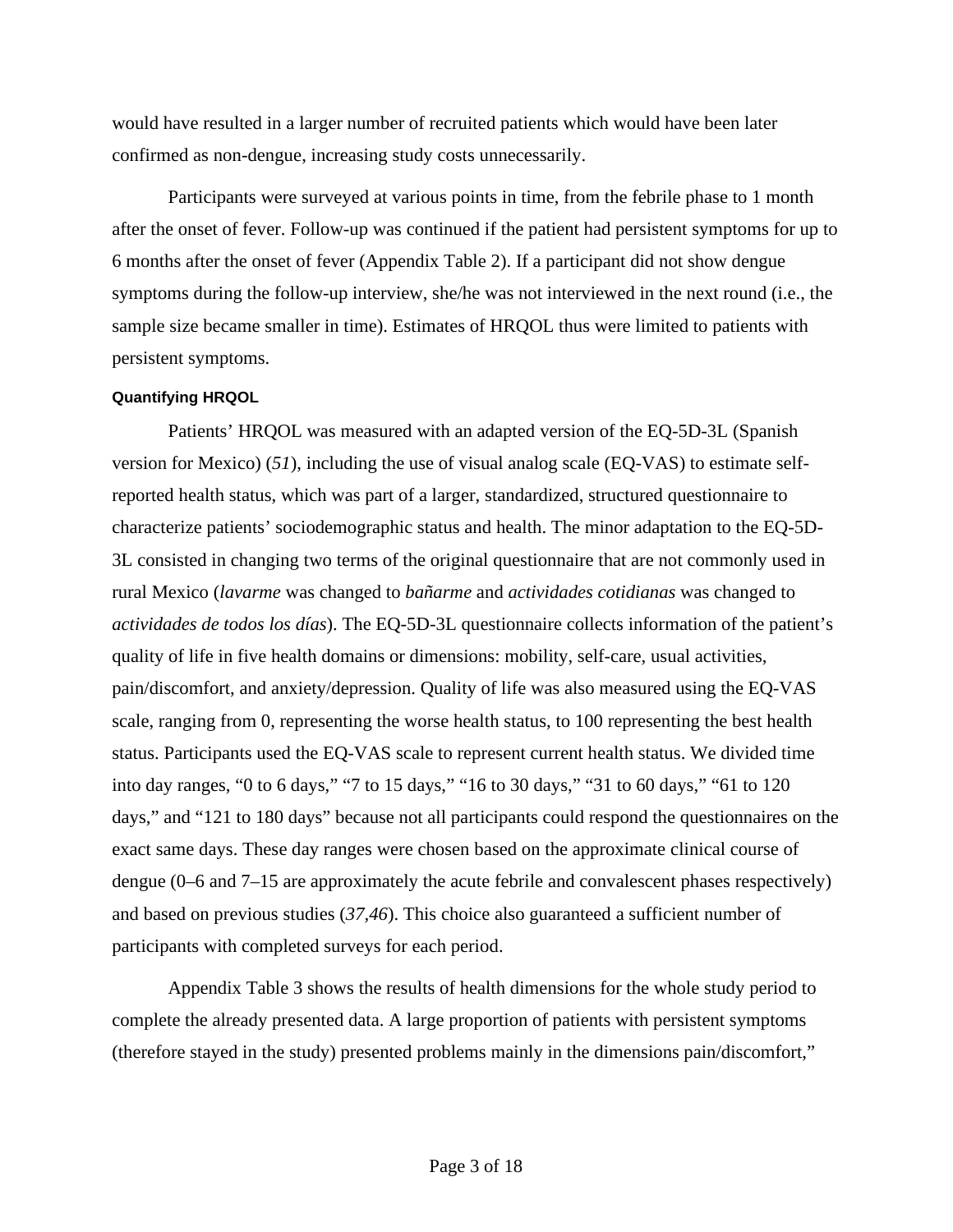"usual activities," and "mobility in the time ranges 31 to 60 days," "61 to 120 days," and "121 to 180 days" after fever-onset.

To create a single EQ-5D-3L index value for the HRQOL of each patient, the Latin American value set from Zarate et al. (*52*) was used for weighting (Appendix Table 4). To date, there is no specific value set for Mexico available. The value set we used allowed the calculation of 243 different health states, including a social preference weight. The score ranged from 0 to 1 (0 represents the worst and 1 the best health state possible). Participants rated their HRQOL before the onset of dengue during the first interview; this rating was used as a reference value (i.e., baseline) for the description of patient's HRQOL, and we tracked changes in HRQOL over time.

### **Data Analysis**

We analyzed patients' longitudinal data using survival analysis and Cox regressions. For those analyses, the development of a time and status variable is necessary. To create the time variable, we defined recovery as reaching the baseline value of HRQOL and calculated the time of each patient from onset of symptoms to recovery. Within the status variable, censored cases (those who did not reach their baseline value) and non-censored cases were classified. We estimated changes in recovery time of HRQOL for different subgroups using the Kaplan-Meier method with the log-rank test statistic. We tested for proportionality to ensure survival analysis was appropriate. As the survival curves show (Appendix Figure), a slower recovery times is found for hospitalized compared to ambulatory participants after 30 days ( $p = 0.012$ ), for participants with severe symptoms compared to participants without severe symptoms after 20 days ( $p = 0.001$ ), for participants with  $\geq 1$  warning signs compared to participants without warning signs after 15 days ( $p<0.001$ ) and, last for participants with a higher education had a faster recovery of HRQOL than patients with less education  $(p<0.001)$ .

Finally, we identified significant predictors of HRQOL using Cox regression. We chose relevant variables for the Cox regression based on the scientific literature and the group's clinical expertise in dengue. Based on the size of the study population, a limited number of variables have been added to the model. We checked for multicollinearity using variance inflation factor and the correlation matrix. Significance was defined at  $\alpha = 0.05$ . We used IBM SPSS Statistics 21 software.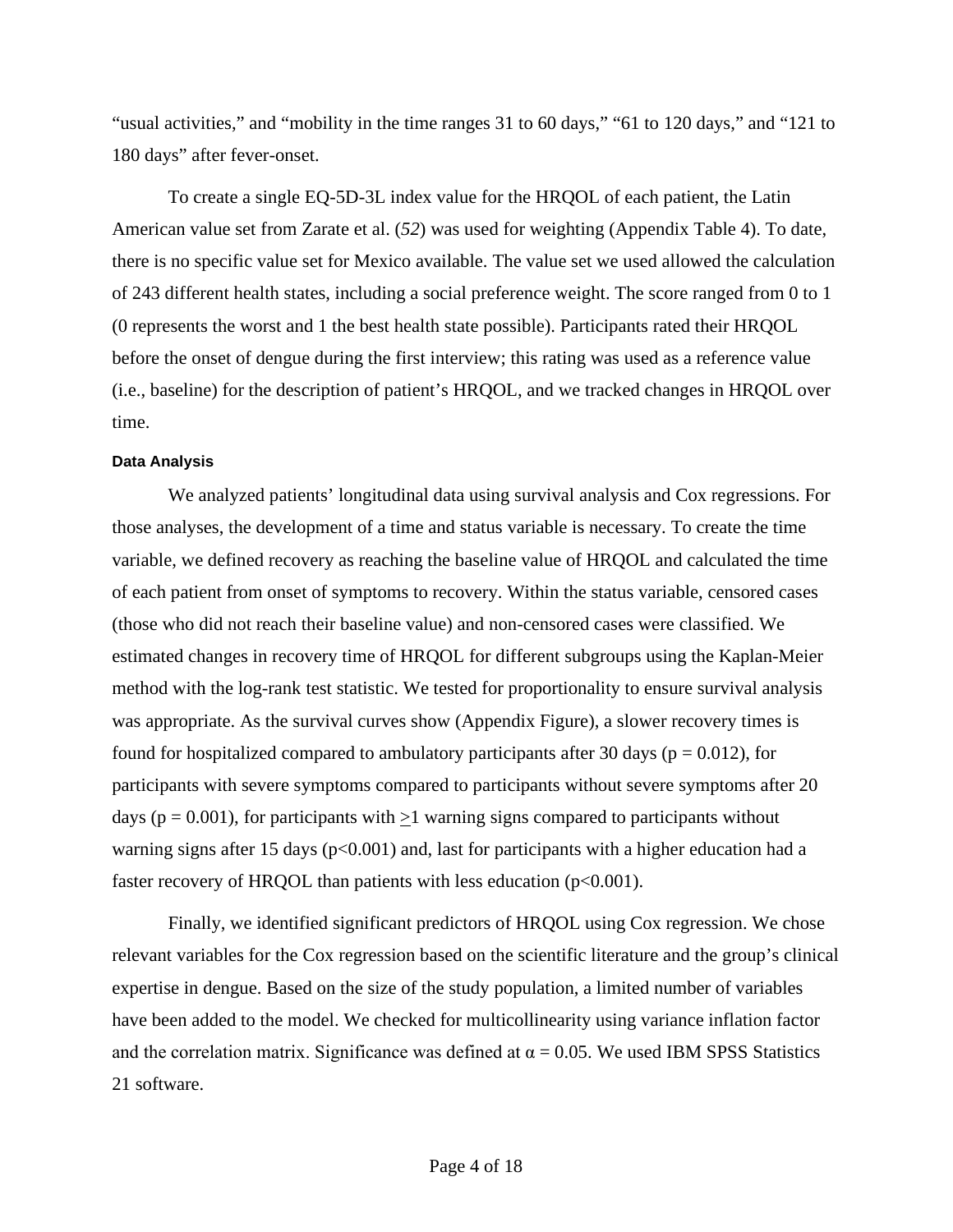## **Extended Discussion**

The results suggest that dengue fever comes along with a significant reduction of HRQOL beyond the acute febrile phase of disease, consistent with previous research of persistent symptoms. Particularly the dimensions of mobility, pain, and usual activities were the most affected in the first 30 days of the dengue fever episode. These results seem plausible considering the symptoms of the disease. For example, a recent study by Tran et al. (*53*) about dengue patients in Hanoi also suggested that the most affected dimensions of HRQOL were mobility (62.3% of participants), usual activities (64.4% of participants) and self-care (71.8% of participants). The proportion of patients with pain was much lower in the Hanoi study than in our study (32.2% of participants). Tran et al. (*53*) measured quality of life at a single point in time; in contrast we took several measurements during the febrile phase of the disease and after. Another study by Lum et al. (*46*) described the HRQOL in dengue patients in Malaysia in the first 20 days of disease. They found the most affected dimensions were usual activities, pain, cognition, and interpersonal activities. For example, 94% of the study population reported problems in the dimension of pain, consistent with our study, although we used a different instrument to assess HRQOL.

Anxiety and depression have been previously described as symptoms among dengue patients during the febrile phase (*54*). Our study showed that almost 34% of dengue patients had problems with anxiety or depression in the first 6 days of the disease. The frequency of anxiety or depression increased in the following periods up to 40.5%. Other studies have shown even higher rates of anxiety or depression in dengue patients (*54*). One explanation recording to Tran et al. might be the association with increasing media attention on this topic. If increased media attention is a factor for Mexico, it is not clear at this point.

The results of the descriptive health profile showed the percentage of patients that report problems in any of the five dimensions considered by EQ-5D-3L remain stable in patients with persistent symptoms. Our results clearly demonstrated a reduction in HRQOL in the first days of illness. HRQOL increased steadily following the febrile phase, although for some patients, HRQOL had not yet reached baseline value after 6 months. It is relevant to note that because the follow-up was continued only if the patient had persistent symptoms for up to 6 months post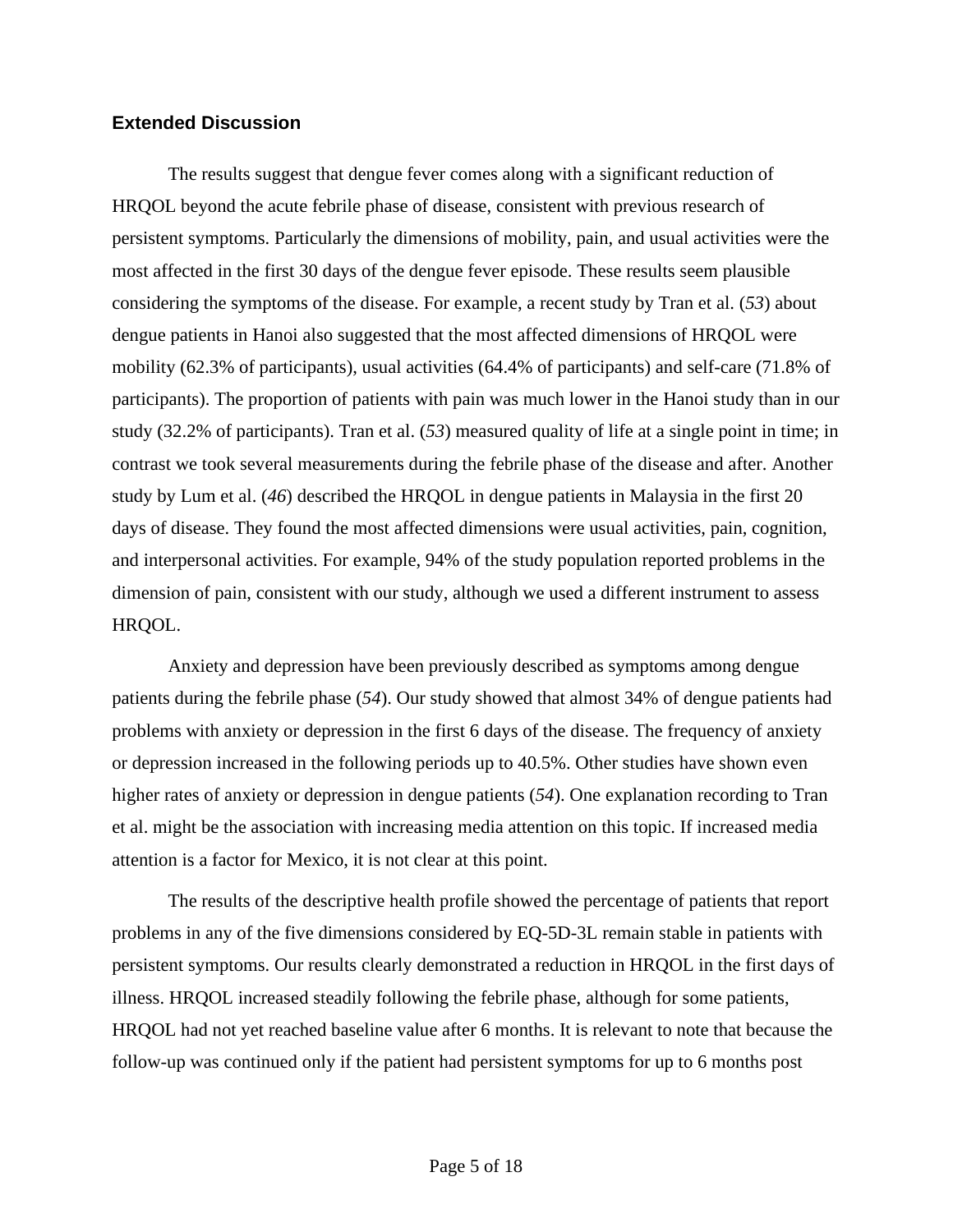fever-onset, the sample size decreased in time, so direct comparisons of health status may be problematic.

Different results of those measurements of HRQOL of dengue patients exist in the literature. Suaya et al. (*55*) investigated the HRQOL of children with dengue in Cambodia and show a stronger reduction of HRQOL compared to our findings (average EQ-VAS of seven). This may be partially explained because Suaya et al.'s study population were children aged 0 to 14 years old. With a median EQ-VAS of 10 for inpatients and 20 for outpatients, Martelli et al. (*37*) observed a lower HRQOL of dengue patients (adults) in Brazil. Our findings are supported by the results from Armien et al. (*56*). In their study, the median of EQ-VAS was 35.2 for children and 31.9 for adults. All these studies used the EQ-VAS to describe the HRQOL of dengue patients. By using EQ-VAS plus the index score more information was generated. The same pattern emerged from both parts of the EQ-5D-3L and were used to support the results. Just one study identified used the index score in dengue patients. This study among dengue patients (adults) in Hanoi showed a higher index (0.66) compared to our findings (*53*).

Consistent with previous studies (*41,44,57*), we found female gender was associated with persistence of symptoms. There have been heterogenous findings about differences in HRQOL of hospitalized and ambulatory dengue patients. While Martelli et al. (*37*) found evidence for significant differences in those two groups, Tran et al. (*53*) did not. Both studies were crosssectional (i.e., had only one measurement). We found differences, which seem plausible considering that patients with severe dengue symptoms are commonly hospitalized. These findings are relevant for clinical practice, as they could imply recurrent care for some patients. For patients with persistent symptoms, with at least one severe symptom or warning sign, abdominal pain, persistent vomiting, clinical accumulation of fluids, bleeding in mucosae, lethargy or restlessness, and liver enlargement (*1*), should receive special attention in clinic because of their increased risk of long-term reduction of their HRQOL.

By using a Cox regression we identified several factors that were associated with recovery of HRQOL. Previous research has shown that female gender and older age are significantly associated with severity of dengue episodes (*41,44,57*) and that a higher educational level of dengue patients can be identified as a protective factor (*53,58*). Our findings agree with previous research, but we failed to find a statistically significant correlation between age of the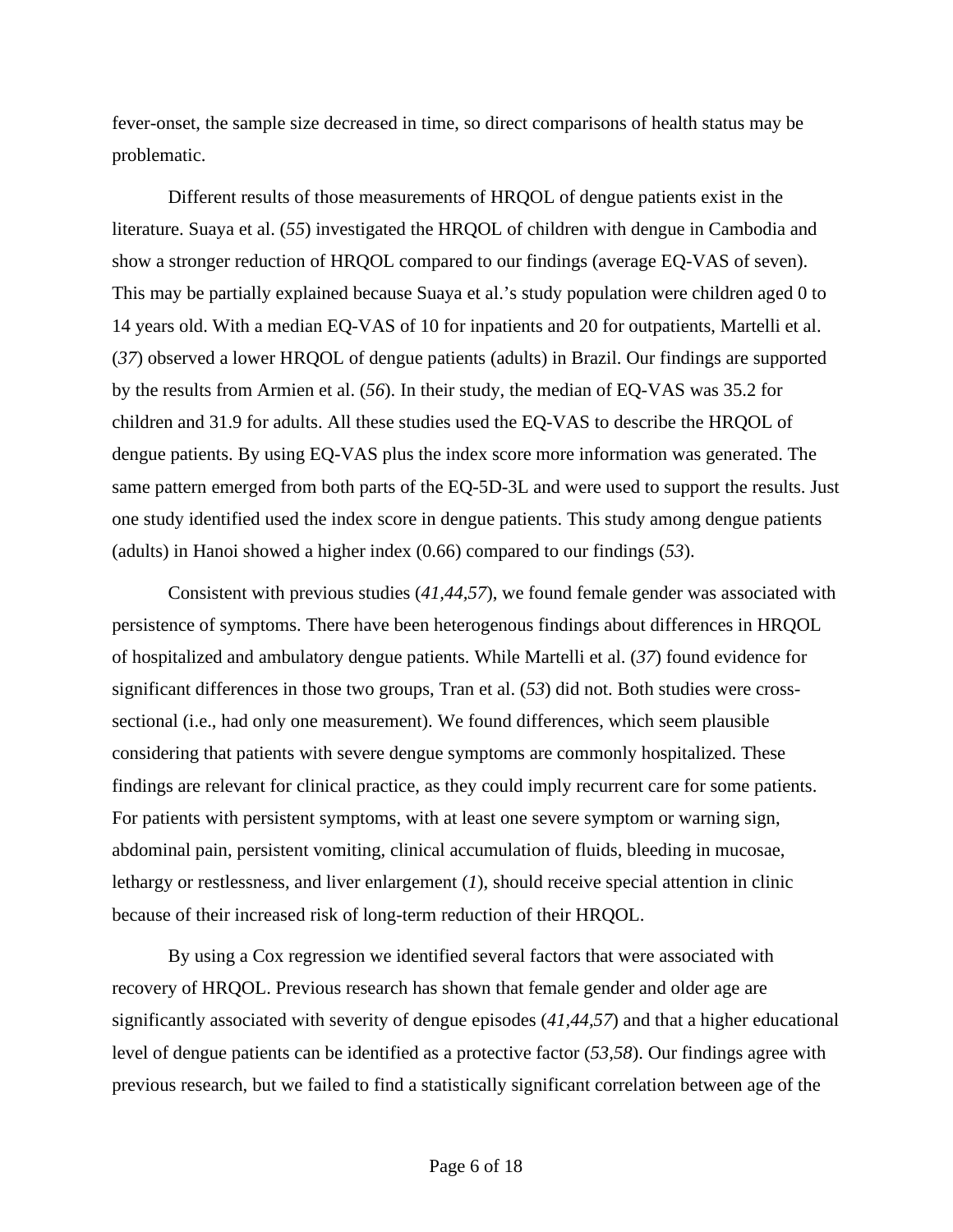participant and persistence of symptoms, perhaps due to the relatively small sample size in our study. Discussions about plausible mechanisms to explain those findings are related to the health status and income of patients. Regarding our results, it should be noted that despite the significant p-value, the range of the confidence interval showed a lot of variation in the relative risk of recovering from dengue. Due to that, the effect of gender and educational level on the recovery of HRQOL might be very small.

Our study indicates specific skin symptoms as factors positively affecting the increase in HRQOL over time. This might be explained by the fact that skin symptoms, such as a painful and itchy rash, are linked to the interaction of the virus with the host cells that release various chemical mediators and initiate an immune response (*59*). It is thus assumed that the rash in dengue fever may not be released by the virus, but due to proteins of an intact immune system. Patients with a skin rash do not show more complications or a poorer state of health during the illness than patients without skin rash (*60*). This indicates that a better understanding of skin symptoms in dengue fever is needed to improve diagnosis and treatment (*61*).

The present study has some limitations. The study population includes only adults. Research findings demonstrate differences between adults and children regarding the pattern of complications (*62,63*). Because of that, the investigation of the HRQOL in children with dengue fever would be important for both clinical practice, as well as for economic impact. Our findings cannot generalize to the whole Mexican population of dengue patients. Due to our study's restriction to adult patients, our results cannot be directly compared to those other studies with participants in wider age ranges. Further, some variables that may have a significant role in determining HRQOL, such as socio-economic factors, were not included in the questionnaires and could therefore not be investigated. Furthermore, the altitude, for example could not be examined because the study population was homogenous on this characteristic; also, no data were available on prior dengue infections. Although the EQ-5D-3L is a validated instrument, limitations such as ceiling- and floor effects, especially in the descriptive part of the EQ-5D, are possible. Another limitation is a possible recall bias when assessing the baseline value of HRQOL after the onset of the disease. Other potential sources of bias include response-shift, recalibration-response-shift, and reconceptualization-response-shift biases (*64*).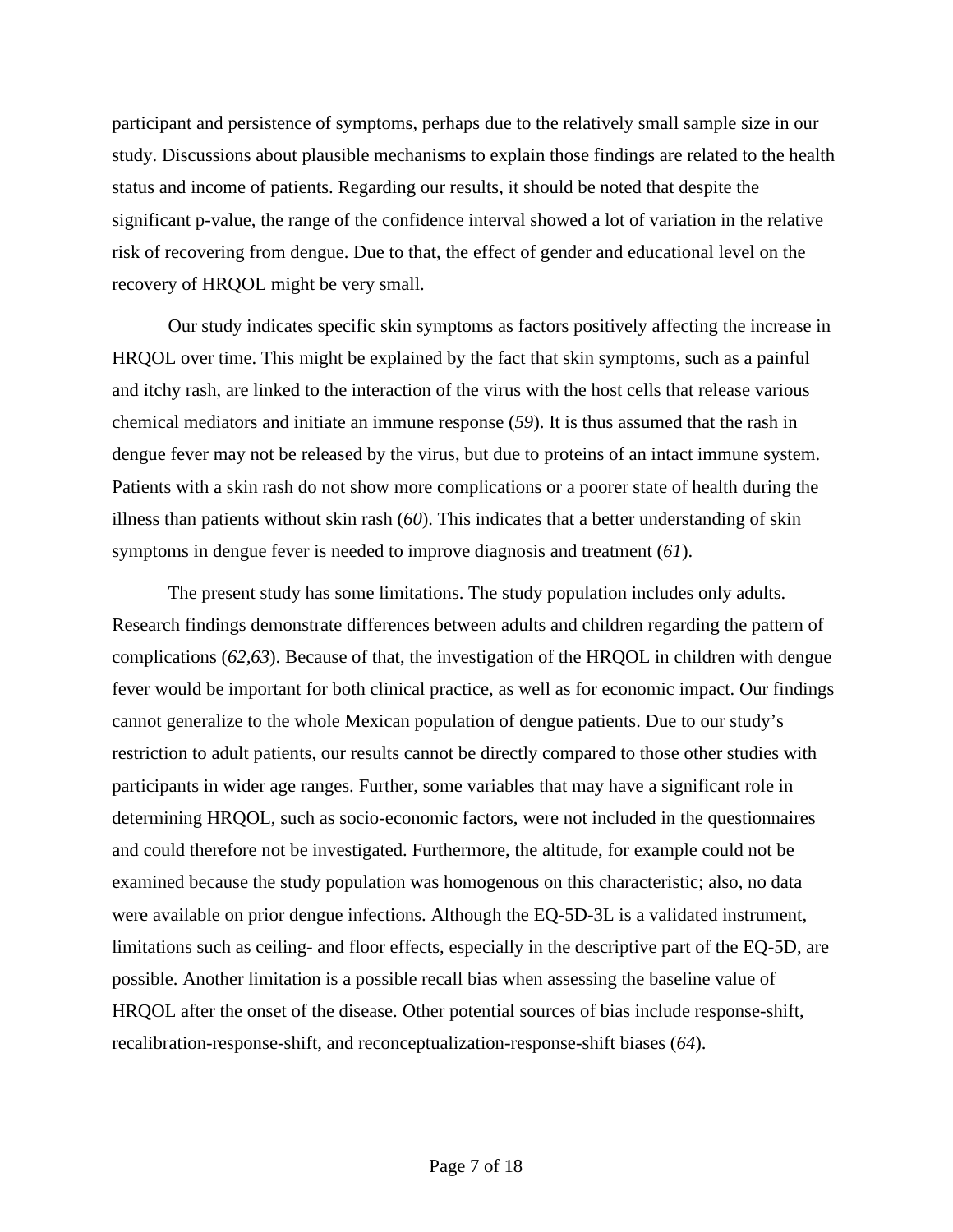The use of value sets is an important factor in analyzing data of HRQOL. Because there is no Mexican value set available, we used a set based on Latin-Americans living in the U.S. This population may not be representative of the Mexican population. Last, our study population is relatively small and might not be representative of all adult dengue fever patients in Mexico.

This study highlights the relevance of public health research on dengue fever, especially in terms of patient's HRQOL and the persistent symptoms of the disease. The findings of this study are relevant for clinical practice and also for health services research. To accurately estimate the disease and economic burden of dengue, it is important to understand how HRQOL varies in time, beyond the febrile phase of the illness. Such a comprehensive understanding of burden of disease should inform assessments of the disease burden and strategies to control and prevent the disease.

#### **References**

- 1. World Health Organization. Dengue: guidelines for diagnosis, treatment, prevention and control. New edition. 2009 [cited 2020 Feb 18]. http://apps.who.int/iris/bitstream/10665/44188/1/9789241547871\_eng.pdf
- 2. Simmons CP, Farrar JJ, Nguyen V, Wills B. Dengue. N Engl J Med. 2012;366:1423–32. [PubMed](https://www.ncbi.nlm.nih.gov/entrez/query.fcgi?cmd=Retrieve&db=PubMed&list_uids=22494122&dopt=Abstract) <https://doi.org/10.1056/NEJMra1110265>
- 3. Gubler DJ. Dengue viruses: their evolution, history, and emergence as a global public health problem. In: Gubler D, Ooi EE, Vasudevan S, Farrar J, editors. Dengue and dengue hemorrhagic fever. 2nd ed. Wallingford (UK): CAB International; 2014. p. 1–29.
- 4. Messina JP, Brady OJ, Scott TW, Zou C, Pigott DM, Duda KA, et al. Global spread of dengue virus types: mapping the 70 year history. Trends Microbiol. 2014;22:138–46. [PubMed](https://www.ncbi.nlm.nih.gov/entrez/query.fcgi?cmd=Retrieve&db=PubMed&list_uids=24468533&dopt=Abstract) <https://doi.org/10.1016/j.tim.2013.12.011>
- 5. Messina JP, Brady OJ, Golding N, Kraemer MUG, Wint GRW, Ray SE, et al. The current and future global distribution and population at risk of dengue. Nat Microbiol. 2019;4:1508-15. [PubMed](https://www.ncbi.nlm.nih.gov/entrez/query.fcgi?cmd=Retrieve&db=PubMed&list_uids=31182801&dopt=Abstract) <https://doi.org/10.1038/s41564-019-0476-8>
- 6. Kraemer MUG, Sinka ME, Duda KA, Mylne AQN, Shearer FM, Barker CM, et al. The global distribution of the arbovirus vectors *Aedes aegypti* and *Ae. albopictus.* eLife. 2015;4:e08347[.](https://www.ncbi.nlm.nih.gov/entrez/query.fcgi?cmd=Retrieve&db=PubMed&list_uids=26126267&dopt=Abstract) [PubMed](https://www.ncbi.nlm.nih.gov/entrez/query.fcgi?cmd=Retrieve&db=PubMed&list_uids=26126267&dopt=Abstract) <http://doi.org/10.7554/eLife.08347>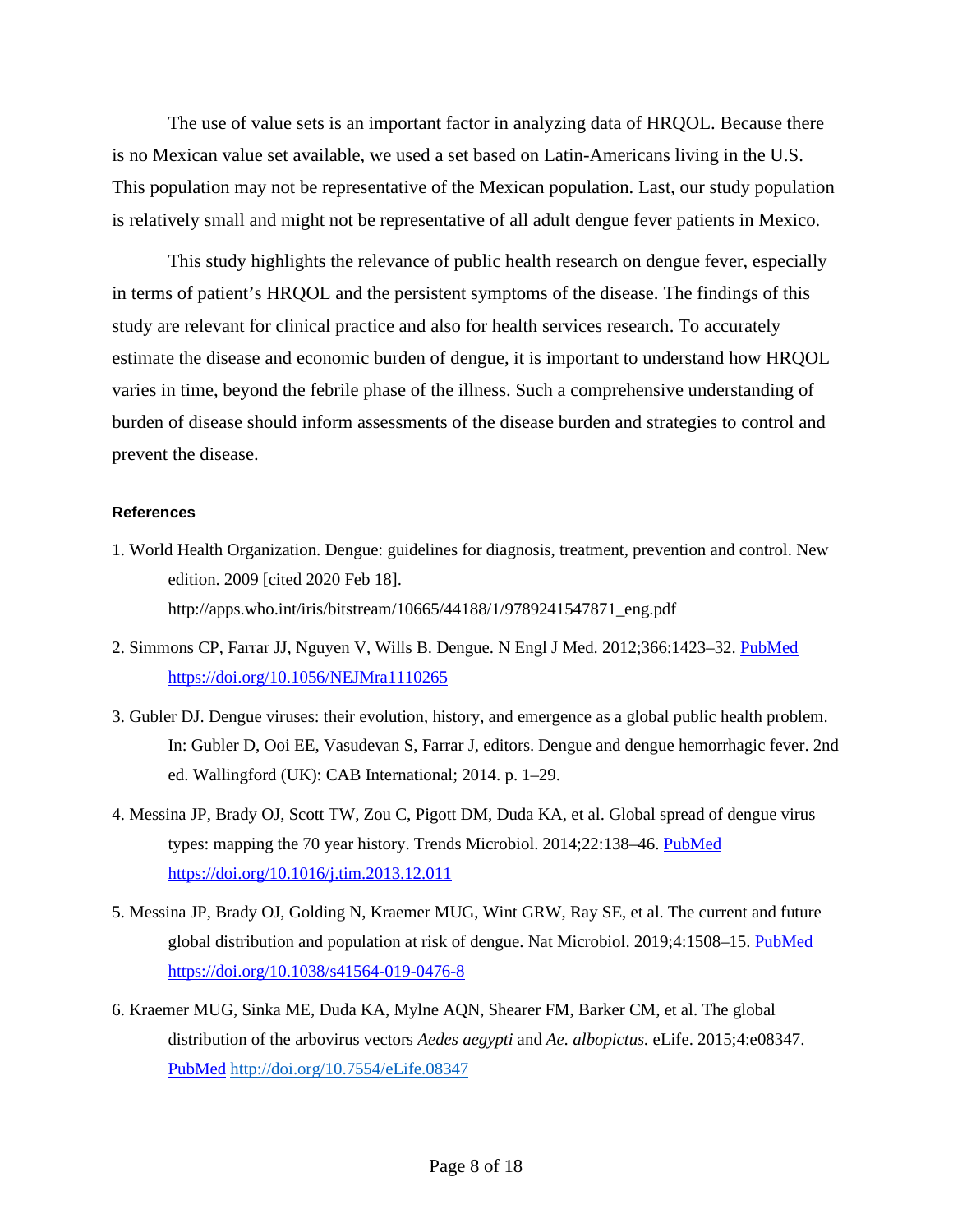- 7. Kraemer MUG, Reiner RC, Brady OJ, Messina JP, Gilbert M, Pigott DM, et al. Past and future spread of the arbovirus vectors *Aedes aegypti* and *Aedes albopictus*. Nat Microbiol. 2019;4:854–63. <https://doi.org/10.1038/s41564-019-0376-y>
- 8. Castro MC, Wilson ME, Bloom DE. Disease and economic burdens of dengue. Lancet Infect Dis. 2017;17:e70–8. [PubMed](https://www.ncbi.nlm.nih.gov/entrez/query.fcgi?cmd=Retrieve&db=PubMed&list_uids=28185869&dopt=Abstract) [http://doi.org/10.1016/S1473-3099\(16\)30545-X](http://doi.org/10.1016/S1473-3099(16)30545-X)
- 9. Stanaway JD, Shepard DS, Undurraga EA, Halasa YA, Coffeng LE, Brady OJ, et al. The global burden of dengue: an analysis from the Global Burden of Disease Study 2013. Lancet Infect Dis. 2016;16:712–23. [PubMed](https://www.ncbi.nlm.nih.gov/entrez/query.fcgi?cmd=Retrieve&db=PubMed&list_uids=26874619&dopt=Abstract) [https://doi.org/10.1016/S1473-3099\(16\)00026-8](https://doi.org/10.1016/S1473-3099(16)00026-8)
- 10. World Health Organization. Ten threats to global health in 2019 [cited 2020 Feb 18]. https://www.who.int/emergencies/ten-threats-to-global-health-in-2019
- 11. Bhatt S, Gething PW, Brady OJ, Messina JP, Farlow AW, Moyes CL, et al. The global distribution and burden of dengue. Nature. 2013;496:504-7. [PubMed](https://www.ncbi.nlm.nih.gov/entrez/query.fcgi?cmd=Retrieve&db=PubMed&list_uids=23563266&dopt=Abstract)<https://doi.org/10.1038/nature12060>
- 12. Sarti E, L'Azou M, Mercado M, Kuri P, Siqueira JB Jr, Solis E, et al. A comparative study on active and passive epidemiological surveillance for dengue in five countries of Latin America. Int J Infect Dis. 2016;44:44–9. [PubMed](https://www.ncbi.nlm.nih.gov/entrez/query.fcgi?cmd=Retrieve&db=PubMed&list_uids=26836763&dopt=Abstract) <https://doi.org/10.1016/j.ijid.2016.01.015>
- 13. Silva MM, Rodrigues MS, Paploski IA, Kikuti M, Kasper AM, Cruz JS, et al. Accuracy of dengue reporting by national surveillance system, Brazil. Emerg Infect Dis. 2016;22:336–9. [PubMed](https://www.ncbi.nlm.nih.gov/entrez/query.fcgi?cmd=Retrieve&db=PubMed&list_uids=26812472&dopt=Abstract) <https://doi.org/10.3201/eid2202.150495>
- 14. Undurraga EA, Halasa YA, Shepard DS. Use of expansion factors to estimate the burden of dengue in Southeast Asia: a systematic analysis. PLoS Negl Trop Dis. 2013;7:e2056. [PubMed](https://www.ncbi.nlm.nih.gov/entrez/query.fcgi?cmd=Retrieve&db=PubMed&list_uids=23437407&dopt=Abstract) <https://doi.org/10.1371/journal.pntd.0002056>
- 15. Undurraga EA, Betancourt-Cravioto M, Ramos-Castañeda J, Martínez-Vega R, Méndez-Galván J, Gubler DJ, et al. Economic and disease burden of dengue in Mexico. PLoS Negl Trop Dis. 2015;9:e0003547. [PubMed](https://www.ncbi.nlm.nih.gov/entrez/query.fcgi?cmd=Retrieve&db=PubMed&list_uids=25786225&dopt=Abstract) <https://doi.org/10.1371/journal.pntd.0003547>
- 16. Sharp TM, Moreira R, Soares MJ, Miguel da Costa L, Mann J, DeLorey M, et al. Underrecognition of dengue during 2013 epidemic in Luanda, Angola. Emerg Infect Dis. 2015;21:1311–6. [PubMed](https://www.ncbi.nlm.nih.gov/entrez/query.fcgi?cmd=Retrieve&db=PubMed&list_uids=26196224&dopt=Abstract) <https://doi.org/10.3201/eid2108.150368>
- 17. Standish K, Kuan G, Avilés W, Balmaseda A, Harris E. High dengue case capture rate in four years of a cohort study in Nicaragua compared to national surveillance data. PLoS Negl Trop Dis. 2010;4:e633. [PubMed](https://www.ncbi.nlm.nih.gov/entrez/query.fcgi?cmd=Retrieve&db=PubMed&list_uids=20300515&dopt=Abstract) <https://doi.org/10.1371/journal.pntd.0000633>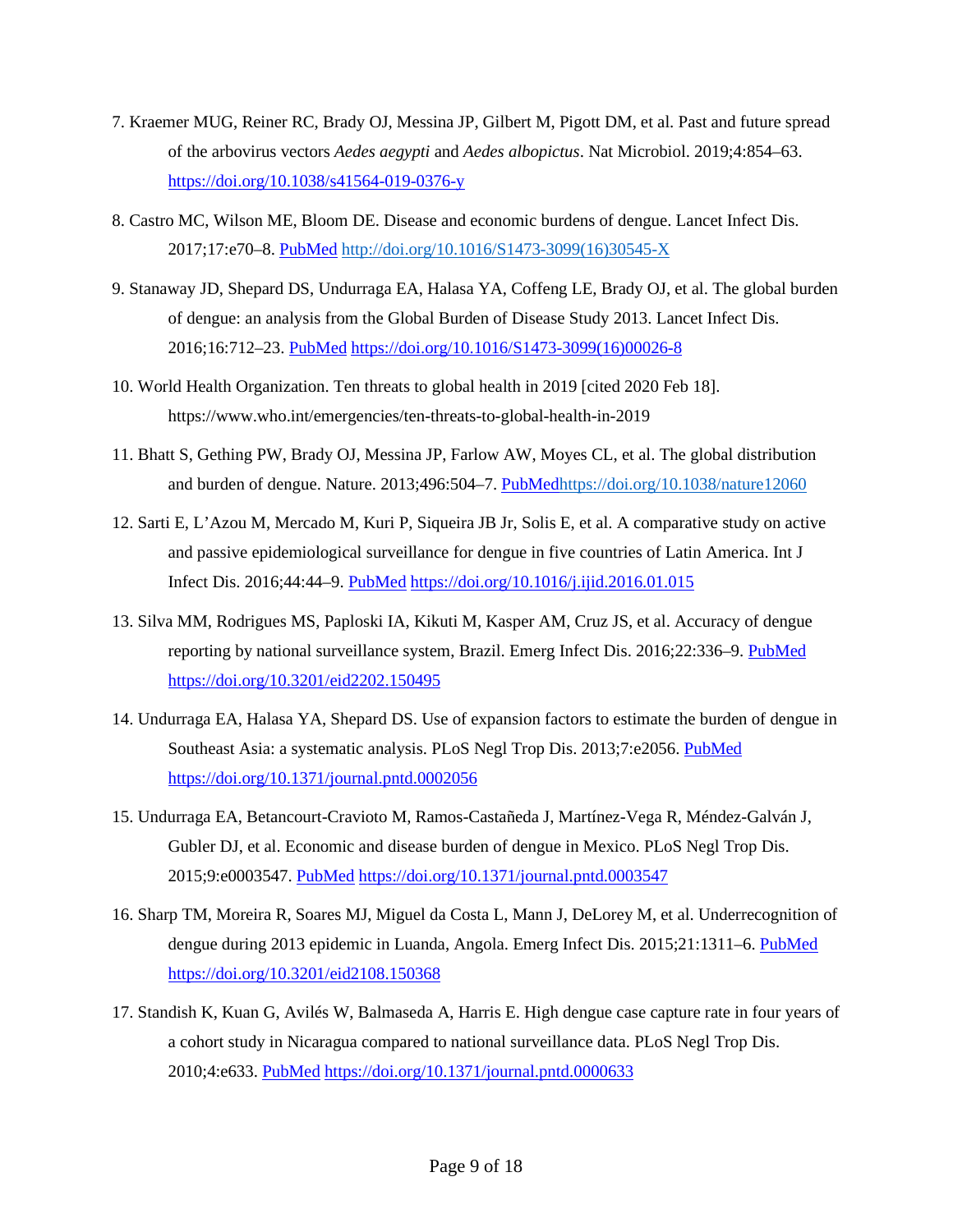- 18. Wichmann O, Yoon IK, Vong S, Limkittikul K, Gibbons RV, Mammen MP, et al. Dengue in Thailand and Cambodia: an assessment of the degree of underrecognized disease burden based on reported cases. PLoS Negl Trop Dis. 2011;5:e996. [PubMed](https://www.ncbi.nlm.nih.gov/entrez/query.fcgi?cmd=Retrieve&db=PubMed&list_uids=21468308&dopt=Abstract) <https://doi.org/10.1371/journal.pntd.0000996>
- 19. Toan NT, Rossi S, Prisco G, Nante N, Viviani S. Dengue epidemiology in selected endemic countries: factors influencing expansion factors as estimates of underreporting. Trop Med Int Health. 2015;20:840–63. [PubMed](https://www.ncbi.nlm.nih.gov/entrez/query.fcgi?cmd=Retrieve&db=PubMed&list_uids=25753454&dopt=Abstract) <https://doi.org/10.1111/tmi.12498>
- 20. Rigau-Pérez JG, Clark GG, Gubler DJ, Reiter P, Sanders EJ, Vorndam AV. Dengue and dengue haemorrhagic fever. Lancet. 1998;352:971-7. [PubMed](https://www.ncbi.nlm.nih.gov/entrez/query.fcgi?cmd=Retrieve&db=PubMed&list_uids=9752834&dopt=Abstract) [https://doi.org/10.1016/S0140-](https://doi.org/10.1016/S0140-6736(97)12483-7) [6736\(97\)12483-7](https://doi.org/10.1016/S0140-6736(97)12483-7)
- 21. James SL, Abate D, Abate KH, Abay SM, Abbafati C, Abbasi N, et al.; GBD 2017 Disease and Injury Incidence and Prevalence Collaborators. Global, regional, and national incidence, prevalence, and years lived with disability for 354 diseases and injuries for 195 countries and territories, 1990– 2017: a systematic analysis for the Global Burden of Disease Study 2017. Lancet. 2018;392:1789–858. [PubMed](https://www.ncbi.nlm.nih.gov/entrez/query.fcgi?cmd=Retrieve&db=PubMed&list_uids=30496104&dopt=Abstract) [https://doi.org/10.1016/S0140-6736\(18\)32279-7](https://doi.org/10.1016/S0140-6736(18)32279-7)
- 22. Roth GA, Abate D, Abate KH, Abay SM, Abbafati C, Abbasi N, et al.; GBD 2017 Causes of Death Collaborators. Global, regional, and national age-sex-specific mortality for 282 causes of death in 195 countries and territories, 1980–2017: a systematic analysis for the Global Burden of Disease Study 2017. Lancet. 2018;392:1736–88. [PubMed](https://www.ncbi.nlm.nih.gov/entrez/query.fcgi?cmd=Retrieve&db=PubMed&list_uids=30496103&dopt=Abstract) [https://doi.org/10.1016/S0140-6736\(18\)32203-](https://doi.org/10.1016/S0140-6736(18)32203-7) [7](https://doi.org/10.1016/S0140-6736(18)32203-7)
- 23. Herricks JR, Hotez PJ, Wanga V, Coffeng LE, Haagsma JA, Basáñez M-G, et al. The global burden of disease study 2013: what does it mean for the NTDs? PLoS Negl Trop Dis. 2017;11:e0005424[.](https://www.ncbi.nlm.nih.gov/entrez/query.fcgi?cmd=Retrieve&db=PubMed&list_uids=28771480&dopt=Abstract) [PubMed](https://www.ncbi.nlm.nih.gov/entrez/query.fcgi?cmd=Retrieve&db=PubMed&list_uids=28771480&dopt=Abstract) <https://doi.org/10.1371/journal.pntd.0005424>
- 24. Chan M, Kazatchkine M, Lob-Levyt J, Obaid T, Schweizer J, Sidibe M, et al. Meeting the demand for results and accountability: a call for action on health data from eight global health agencies. PLoS Med. 2010;7:e1000223. [PubMed](https://www.ncbi.nlm.nih.gov/entrez/query.fcgi?cmd=Retrieve&db=PubMed&list_uids=20126260&dopt=Abstract) <https://doi.org/10.1371/journal.pmed.1000223>
- 25. Frieden TR. Government's role in protecting health and safety. N Engl J Med. 2013;368:1857–9[.](https://www.ncbi.nlm.nih.gov/entrez/query.fcgi?cmd=Retrieve&db=PubMed&list_uids=23593978&dopt=Abstract) [PubMed](https://www.ncbi.nlm.nih.gov/entrez/query.fcgi?cmd=Retrieve&db=PubMed&list_uids=23593978&dopt=Abstract) <https://doi.org/10.1056/NEJMp1303819>
- 26. Zubieta-Zavala A, Salinas-Escudero G, Ramírez-Chávez A, García-Valladares L, López-Cervantes M, López Yescas JG, et al. Calculation of the average cost per case of dengue fever in Mexico using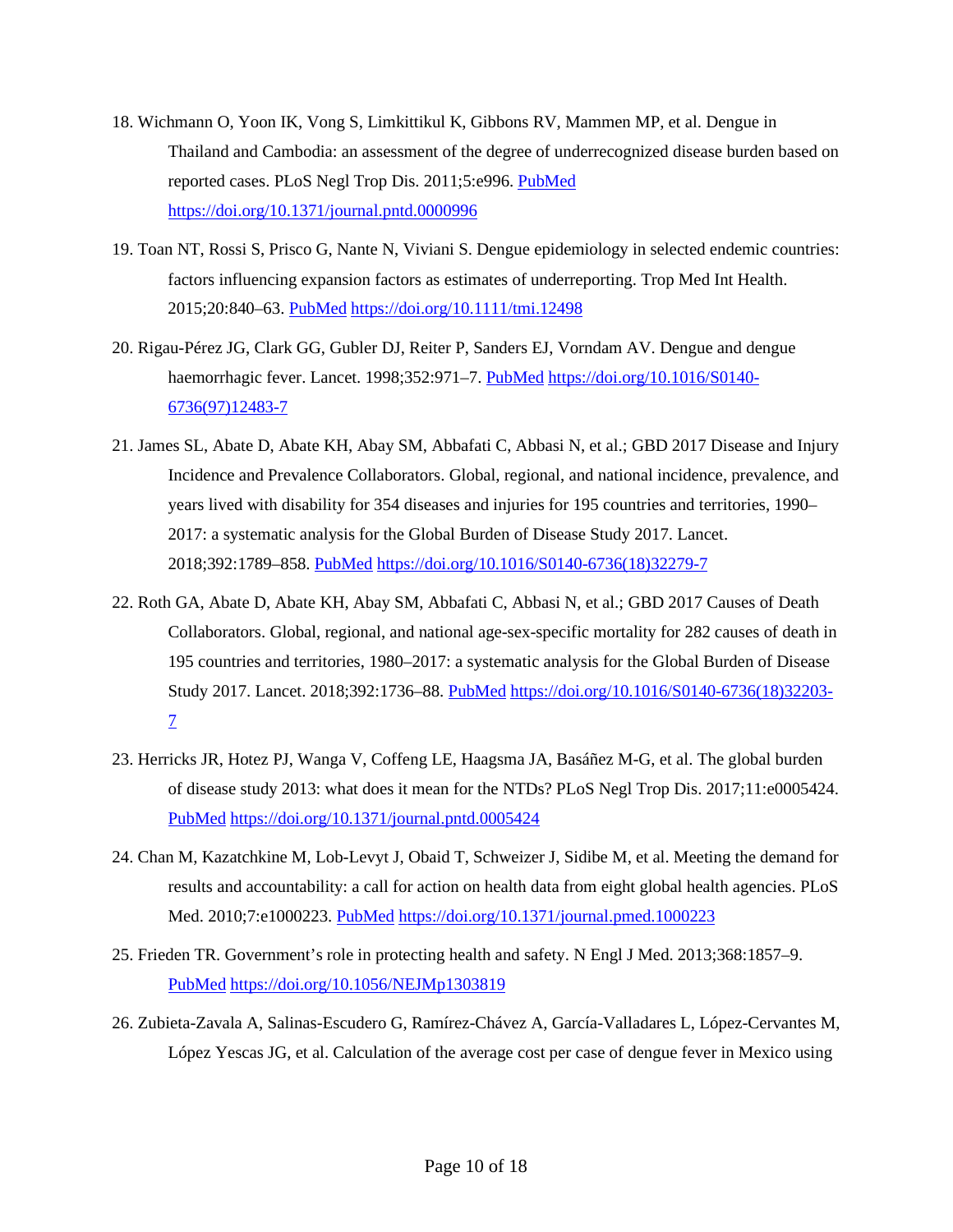a micro-costing approach. PLoS Negl Trop Dis. 2016;10:e0004897. [PubMed](https://www.ncbi.nlm.nih.gov/entrez/query.fcgi?cmd=Retrieve&db=PubMed&list_uids=27501146&dopt=Abstract) <https://doi.org/10.1371/journal.pntd.0004897>

- 27. Zubieta-Zavala A, López-Cervantes M, Salinas-Escudero G, Ramírez-Chávez A, Castañeda JR, Hernández-Gaytán SI, et al. Economic impact of dengue in Mexico considering reported cases for 2012 to 2016. PLoS Negl Trop Dis. 2018;12:e0006938. [PubMed](https://www.ncbi.nlm.nih.gov/entrez/query.fcgi?cmd=Retrieve&db=PubMed&list_uids=30550569&dopt=Abstract) <https://doi.org/10.1371/journal.pntd.0006938>
- 28. Tiga DC, Undurraga EA, Ramos-Castañeda J, Martínez-Vega RA, Tschampl CA, Shepard DS. Persistent symptoms of dengue: estimates of the incremental disease and economic burden in Mexico. Am J Trop Med Hyg. 2016;94:1085–9. [PubMed](https://www.ncbi.nlm.nih.gov/entrez/query.fcgi?cmd=Retrieve&db=PubMed&list_uids=26976885&dopt=Abstract) <https://doi.org/10.4269/ajtmh.15-0896>
- 29. Dantés HG, Farfán-Ale JA, Sarti E. Epidemiological trends of dengue disease in Mexico (2000– 2011): a systematic literature search and analysis. PLoS Negl Trop Dis. 2014;8:e3158. [PubMed](https://www.ncbi.nlm.nih.gov/entrez/query.fcgi?cmd=Retrieve&db=PubMed&list_uids=25375162&dopt=Abstract) <https://doi.org/10.1371/journal.pntd.0003158>
- 30. Shepard DS, Coudeville L, Halasa YA, Zambrano B, Dayan GH. Economic impact of dengue illness in the Americas. Am J Trop Med Hyg. 2011;84:200-7. [PubMed](https://www.ncbi.nlm.nih.gov/entrez/query.fcgi?cmd=Retrieve&db=PubMed&list_uids=21292885&dopt=Abstract) <https://doi.org/10.4269/ajtmh.2011.10-0503>
- 31. Shepard DS, Undurraga EA, Halasa YA. Economic and disease burden of dengue in Southeast Asia. PLoS Negl Trop Dis. 2013;7:e2055. [PubMed](https://www.ncbi.nlm.nih.gov/entrez/query.fcgi?cmd=Retrieve&db=PubMed&list_uids=23437406&dopt=Abstract) <https://doi.org/10.1371/journal.pntd.0002055>
- 32. Shepard DS, Undurraga EA, Halasa YA, Stanaway JD. The global economic burden of dengue: a systematic analysis. Lancet Infect Dis. 2016;16:935-41. [PubMed](https://www.ncbi.nlm.nih.gov/entrez/query.fcgi?cmd=Retrieve&db=PubMed&list_uids=27091092&dopt=Abstract) [https://doi.org/10.1016/S1473-](https://doi.org/10.1016/S1473-3099(16)00146-8) [3099\(16\)00146-8](https://doi.org/10.1016/S1473-3099(16)00146-8)
- 33. Brady OJ, Gething PW, Bhatt S, Messina JP, Brownstein JS, Hoen AG, et al. Refining the global spatial limits of dengue virus transmission by evidence-based consensus. PLoS Negl Trop Dis. 2012;6:e1760. [PubMed](https://www.ncbi.nlm.nih.gov/entrez/query.fcgi?cmd=Retrieve&db=PubMed&list_uids=22880140&dopt=Abstract) <https://doi.org/10.1371/journal.pntd.0001760>
- 34. Zeng W, Halasa-Rappel YA, Durand L, Coudeville L, Shepard DS. Impact of a nonfatal dengue episode on disability-adjusted life Years: a systematic analysis. Am J Trop Med Hyg. 2018;99:1458–65. [PubMed](https://www.ncbi.nlm.nih.gov/entrez/query.fcgi?cmd=Retrieve&db=PubMed&list_uids=30277202&dopt=Abstract) <https://doi.org/10.4269/ajtmh.18-0309>
- 35. Meltzer MI, Rigau-Pérez JG, Clark GG, Reiter P, Gubler DJ. Using disability-adjusted life years to assess the economic impact of dengue in Puerto Rico: 1984–1994. Am J Trop Med Hyg. 1998;59:265–71. [PubMed](https://www.ncbi.nlm.nih.gov/entrez/query.fcgi?cmd=Retrieve&db=PubMed&list_uids=9715944&dopt=Abstract) <https://doi.org/10.4269/ajtmh.1998.59.265>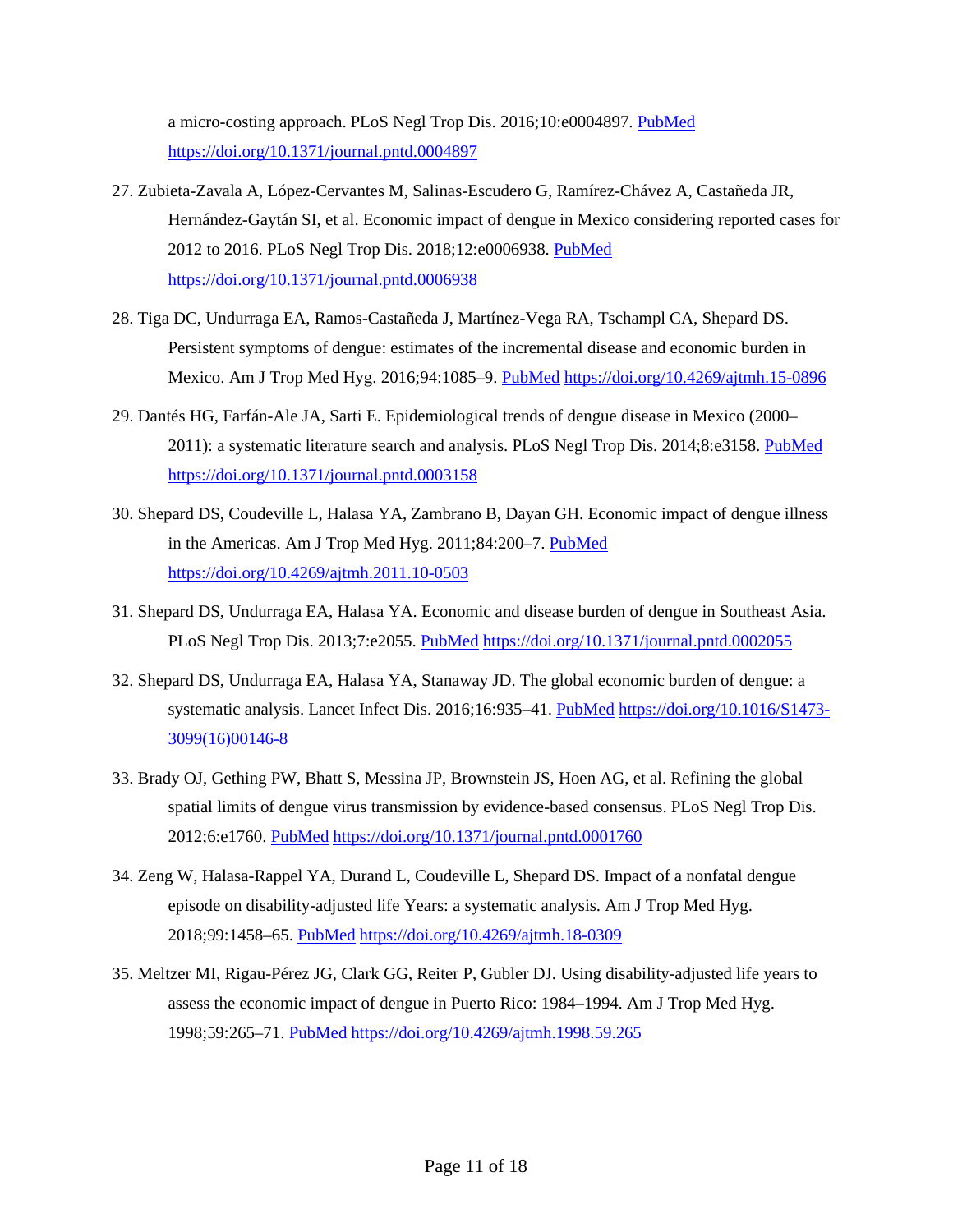- 36. Hung TM, Clapham HE, Bettis AA, Cuong HQ, Thwaites GE, Wills BA, et al. The estimates of the health and economic burden of dengue in Vietnam. Trends Parasitol. 2018;34:904–18. [PubMed](https://www.ncbi.nlm.nih.gov/entrez/query.fcgi?cmd=Retrieve&db=PubMed&list_uids=30100203&dopt=Abstract) <https://doi.org/10.1016/j.pt.2018.07.007>
- 37. Martelli CMT, Nascimento NE, Suaya JA, Siqueira JB Jr, Souza WV, Turchi MD, et al. Quality of life among adults with confirmed dengue in Brazil. Am J Trop Med Hyg. 2011;85:732–[8.](https://www.ncbi.nlm.nih.gov/entrez/query.fcgi?cmd=Retrieve&db=PubMed&list_uids=21976580&dopt=Abstract) [PubMed](https://www.ncbi.nlm.nih.gov/entrez/query.fcgi?cmd=Retrieve&db=PubMed&list_uids=21976580&dopt=Abstract) <https://doi.org/10.4269/ajtmh.2011.11-0067>
- 38. Teixeira LAS, Nogueira FPDS, Nascentes GAN. Prospective study of patients with persistent symptoms of dengue in Brazil. Rev Inst Med Trop São Paulo. 2017;59:e65. [PubMed](https://www.ncbi.nlm.nih.gov/entrez/query.fcgi?cmd=Retrieve&db=PubMed&list_uids=28876417&dopt=Abstract) <https://doi.org/10.1590/s1678-9946201759065>
- 39. Teixeira LA, Lopes JSM, Martins AGD, Campos FAB, Miranzi SS, Nascentes GAN. [Persistence of dengue symptoms in patients in Uberaba, Minas Gerais State, Brazil]. Cad Saude Publica. 2010;26:624–30. [PubMed](https://www.ncbi.nlm.nih.gov/entrez/query.fcgi?cmd=Retrieve&db=PubMed&list_uids=20464080&dopt=Abstract) <https://doi.org/10.1590/S0102-311X2010000300019>
- 40. Seet RCS, Quek AML, Lim ECH. Post-infectious fatigue syndrome in dengue infection. J Clin Virol. 2007;38:1–6. [PubMed](https://www.ncbi.nlm.nih.gov/entrez/query.fcgi?cmd=Retrieve&db=PubMed&list_uids=17137834&dopt=Abstract) <https://doi.org/10.1016/j.jcv.2006.10.011>
- 41. García G, González N, Pérez AB, Sierra B, Aguirre E, Rizo D, et al. Long-term persistence of clinical symptoms in dengue-infected persons and its association with immunological disorders. Int J Infect Dis. 2011;15:e38–43. [PubMed](https://www.ncbi.nlm.nih.gov/entrez/query.fcgi?cmd=Retrieve&db=PubMed&list_uids=21112804&dopt=Abstract) <https://doi.org/10.1016/j.ijid.2010.09.008>
- 42. López Barroso R, Deulofeu Betancourt I, Fayad Saeta Y, Macias Navarro MM. Convalecencia de mujeres que sufrieron dengue serotipo 3 durante el embarazo. Rev Cubana Med Trop. 2011;63:206–10. [PubMed](https://www.ncbi.nlm.nih.gov/entrez/query.fcgi?cmd=Retrieve&db=PubMed&list_uids=23444608&dopt=Abstract)
- 43. Tristão-Sá R, Kubelka CF, Zandonade E, Zagne SMO, Rocha NS, Zagne LO, et al. Clinical and hepatic evaluation in adult dengue patients: a prospective two-month cohort study. Rev Soc Bras Med Trop. 2012;45:675–81. [PubMed](https://www.ncbi.nlm.nih.gov/entrez/query.fcgi?cmd=Retrieve&db=PubMed&list_uids=23295867&dopt=Abstract) <https://doi.org/10.1590/S0037-86822012000600004>
- 44. Halsey ES, Williams M, Laguna-Torres VA, Vilcarromero S, Ocaña V, Kochel TJ, et al. Occurrence and correlates of symptom persistence following acute dengue fever in Peru. Am J Trop Med Hyg. 2014;90:449–56. [PubMed](https://www.ncbi.nlm.nih.gov/entrez/query.fcgi?cmd=Retrieve&db=PubMed&list_uids=24470564&dopt=Abstract) <https://doi.org/10.4269/ajtmh.13-0544>
- 45. Luengas LL, Tiga DC, Herrera VM, Villar-Centeno LÁ. Characterization of the health condition of people convalescing from a dengue episode. Biomedica. 2015;36:89–97. [PubMed](https://www.ncbi.nlm.nih.gov/entrez/query.fcgi?cmd=Retrieve&db=PubMed&list_uids=27622796&dopt=Abstract) <http://doi.org/10.7705/biomedica.v36i0.3019>
- 46. Lum LCS, Suaya JA, Tan LH, Sah BK, Shepard DS. Quality of life of dengue patients. Am J Trop Med Hyg. 2008;78:862–7. [PubMed](https://www.ncbi.nlm.nih.gov/entrez/query.fcgi?cmd=Retrieve&db=PubMed&list_uids=18541760&dopt=Abstract) <https://doi.org/10.4269/ajtmh.2008.78.862>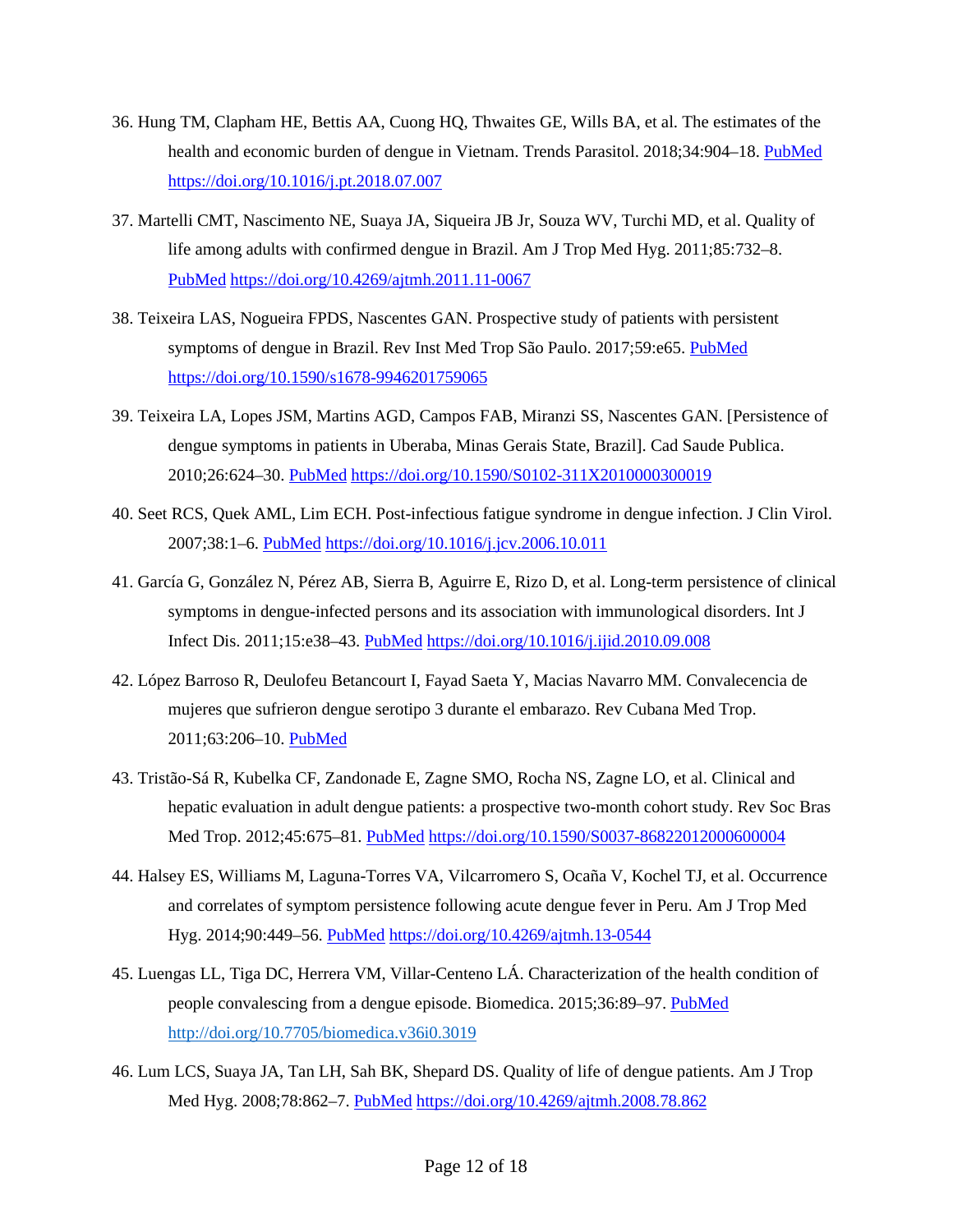- 47. Liu E, Vu D, Boothroyd D, Ndenga B, Onyango W, Okuta V, et al. Evaluation of the health-related quality of life of children with dengue and malaria in western Kenya. Open Forum Infect Dis. 2016;3(suppl\_1):591.
- 48. World Health Organization. Dengue haemorrhagic fever: diagnosis, treatment, prevention and control. 1997 [cited 2020 Feb 18]. http://www.who.int/csr/resources/publications/dengue/Denguepublication/en/
- 49. Shepard DS, Undurraga EA, Betancourt-Cravioto M, Guzmán MG, Halstead SB, Harris E, et al. Approaches to refining estimates of global burden and economics of dengue. PLoS Negl Trop Dis. 2014;8:e3306. [PubMed](https://www.ncbi.nlm.nih.gov/entrez/query.fcgi?cmd=Retrieve&db=PubMed&list_uids=25412506&dopt=Abstract) <https://doi.org/10.1371/journal.pntd.0003306>
- 50. Tiga-Loza DC, Martínez-Vega RA, Undurraga EA, Tschampl CA, Shepard DS, Ramos-Castañeda J. Persistence of symptoms in dengue patients: a clinical cohort study. Trans R Soc Trop Med Hyg. 2020. In press,
- 51. EuroQol Group. EuroQol—a new facility for the measurement of health-related quality of life. Health Policy. 1990;16:199-208. [PubMed](https://www.ncbi.nlm.nih.gov/entrez/query.fcgi?cmd=Retrieve&db=PubMed&list_uids=10109801&dopt=Abstract) [https://doi.org/10.1016/0168-8510\(90\)90421-9](https://doi.org/10.1016/0168-8510(90)90421-9)
- 52. Zarate V, Kind P, Chuang LH. Hispanic valuation of the EQ-5D health states: a social value set for Latin Americans. Value Health. 2008;11:1170–7. [PubMed](https://www.ncbi.nlm.nih.gov/entrez/query.fcgi?cmd=Retrieve&db=PubMed&list_uids=18489516&dopt=Abstract) [https://doi.org/10.1111/j.1524-](https://doi.org/10.1111/j.1524-4733.2008.00349.x) [4733.2008.00349.x](https://doi.org/10.1111/j.1524-4733.2008.00349.x)
- 53. Tran BX, Thu Vu G, Hoang Nguyen L, Tuan Le Nguyen A, Thanh Tran T, Thanh Nguyen B, et al. Cost-of-illness and the health-related quality of life of patients in the dengue fever outbreak in Hanoi in 2017. Int J Environ Res Public Health. 2018;15:1174. [PubMed](https://www.ncbi.nlm.nih.gov/entrez/query.fcgi?cmd=Retrieve&db=PubMed&list_uids=29874790&dopt=Abstract) <https://doi.org/10.3390/ijerph15061174>
- 54. Hashmi AM, Butt Z, Idrees Z, Niazi M, Yousaf Z, Haider SF, et al. Anxiety and depression symptoms in patients with dengue fever and their correlation with symptom severity. Int J Psychiatry Med. 2012;44:199–210. [PubMed](https://www.ncbi.nlm.nih.gov/entrez/query.fcgi?cmd=Retrieve&db=PubMed&list_uids=23586276&dopt=Abstract) <https://doi.org/10.2190/PM.44.3.b>
- 55. Suaya JA, Chantha N, Huy R, Sah BK, Moh-Seng C, Socheat D, et al. Clinical characterization, diagnosis and socioeconomic impact of hospitalized dengue in Cambodia. Dengue Bulletin. 2010;34:89–103.
- 56. Armien B, Suaya JA, Quiroz E, Sah BK, Bayard V, Marchena L, et al. Clinical characteristics and national economic cost of the 2005 dengue epidemic in Panama. Am J Trop Med Hyg. 2008;79:364–71. [PubMed](https://www.ncbi.nlm.nih.gov/entrez/query.fcgi?cmd=Retrieve&db=PubMed&list_uids=18784227&dopt=Abstract) <https://doi.org/10.4269/ajtmh.2008.79.364>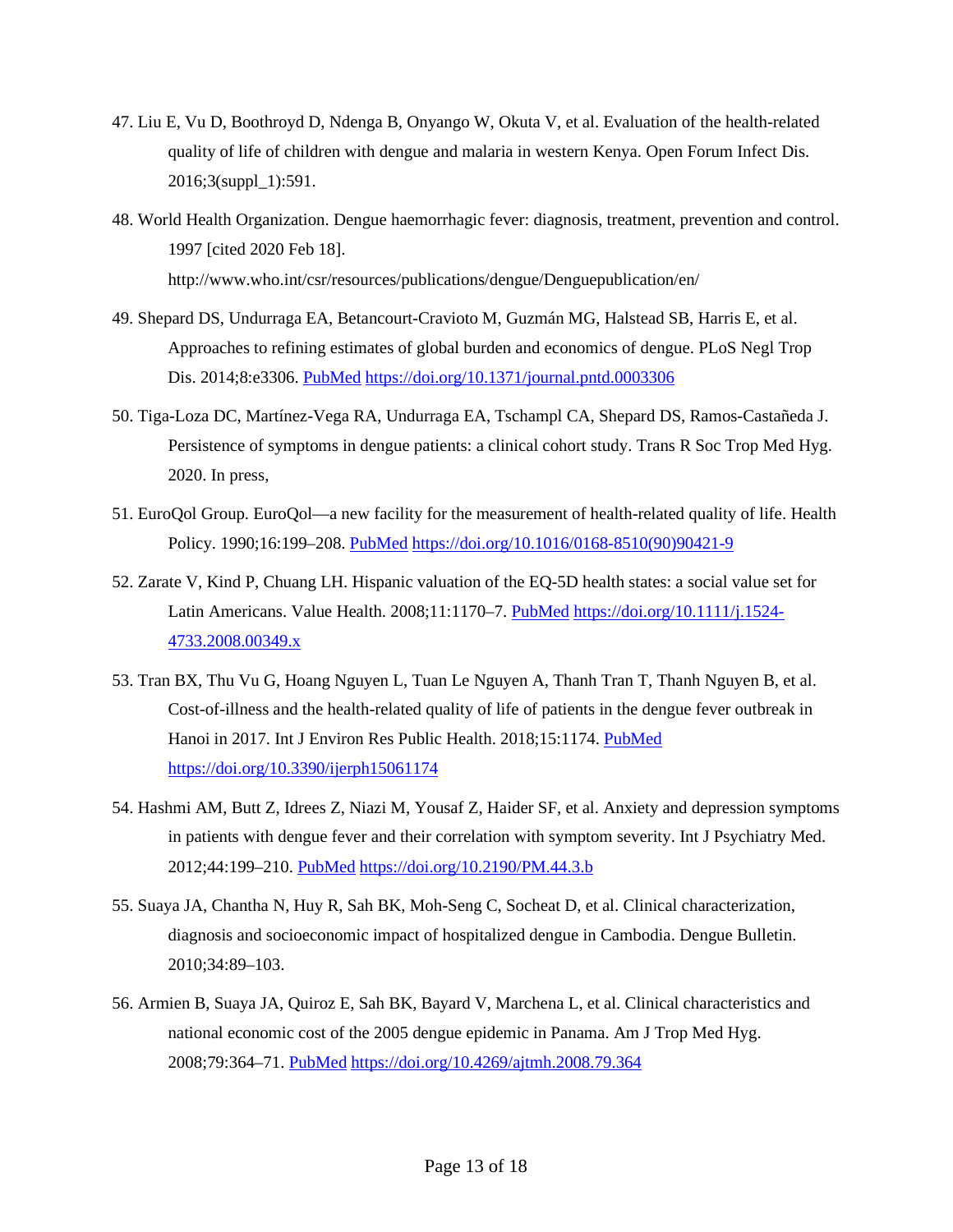- 57. da Silva NS, Undurraga EA, da Silva Ferreira ER, Estofolete CF, Nogueira ML. Clinical, laboratory, and demographic determinants of hospitalization due to dengue in 7613 patients: A retrospective study based on hierarchical models. Acta Trop. 2018;177:25–31. [PubMed](https://www.ncbi.nlm.nih.gov/entrez/query.fcgi?cmd=Retrieve&db=PubMed&list_uids=28964768&dopt=Abstract) <http://doi.org/10.1016/j.actatropica.2017.09.025>
- 58. da Silva NS, Undurraga EA, Verro AT, Nogueira ML. Comparison between the traditional (1997) and revised (2009) WHO classifications of dengue disease: a retrospective study of 30 670 patients. Trop Med Int Health. 2018;23:1282–93. [PubMed](https://www.ncbi.nlm.nih.gov/entrez/query.fcgi?cmd=Retrieve&db=PubMed&list_uids=30282115&dopt=Abstract) <https://doi.org/10.1111/tmi.13155>
- 59. de Andino RM, Botet MV, Gubler DJ, García C, Laboy E, Espada F, et al. The absence of dengue virus in the skin lesions of dengue fever. Int J Dermatol. 1985;24:48–51. [PubMed](https://www.ncbi.nlm.nih.gov/entrez/query.fcgi?cmd=Retrieve&db=PubMed&list_uids=3997331&dopt=Abstract) <https://doi.org/10.1111/j.1365-4362.1985.tb05360.x>
- 60. Huang H-W, Tseng H-C, Lee C-H, Chuang H-Y, Lin S-H. Clinical significance of skin rash in dengue fever: a focus on discomfort, complications, and disease outcome. Asian Pac J Trop Med. 2016;9:713–8. [PubMed](https://www.ncbi.nlm.nih.gov/entrez/query.fcgi?cmd=Retrieve&db=PubMed&list_uids=27393104&dopt=Abstract) <https://doi.org/10.1016/j.apjtm.2016.05.013>
- 61. Azfar NA, Malik LM, Jamil A, Jahangir M, Tirmizi N, Majid A, et al. Cutaneous manifestations in patients of dengue fever. Journal of Pakistan Association of Dermatologists. 2012;22:320–4.
- 62. Trung DT, Thao TT, Dung NM, Ngoc TV, Hien TT, Chau NV, et al. Clinical features of dengue in a large Vietnamese cohort: intrinsically lower platelet counts and greater risk for bleeding in adults than children. PLoS Negl Trop Dis. 2012;6:e1679. [PubMed](https://www.ncbi.nlm.nih.gov/entrez/query.fcgi?cmd=Retrieve&db=PubMed&list_uids=22745839&dopt=Abstract) <https://doi.org/10.1371/journal.pntd.0001679>
- 63. Namvongsa V, Sirivichayakul C, Songsithichok S, Chanthavanich P, Chokejindachai W, Sitcharungsi R. Differences in clinical features between children and adults with dengue hemorrhagic fever/dengue shock syndrome. Southeast Asian J Trop Med Public Health. 2013;44:772–9[.](https://www.ncbi.nlm.nih.gov/entrez/query.fcgi?cmd=Retrieve&db=PubMed&list_uids=24437312&dopt=Abstract) [PubMed](https://www.ncbi.nlm.nih.gov/entrez/query.fcgi?cmd=Retrieve&db=PubMed&list_uids=24437312&dopt=Abstract)
- 64. Blome C, Augustin M. Measuring change in quality of life: bias in prospective and retrospective evaluation. Value Health. 2015;18:110–5. [PubMed](https://www.ncbi.nlm.nih.gov/entrez/query.fcgi?cmd=Retrieve&db=PubMed&list_uids=25595241&dopt=Abstract) <https://doi.org/10.1016/j.jval.2014.10.007>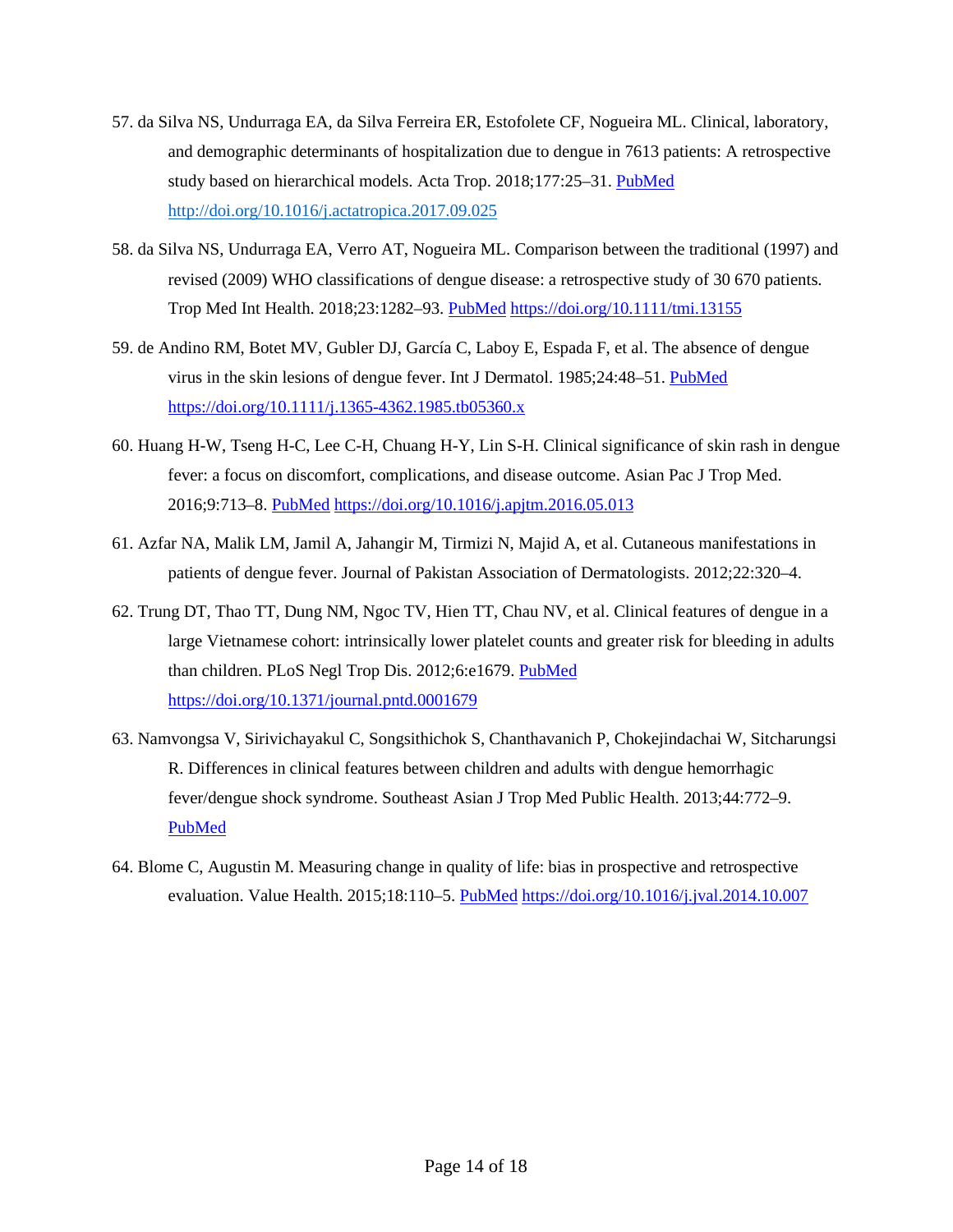**Appendix Table 1.** Descriptive statistics for final sample of lab-confirmed dengue patients in Morelos, Mexico 2016–2017

|                                   | Hospitalized, | Ambulatory, |
|-----------------------------------|---------------|-------------|
| Characteristic                    | no. (%)       | no. (%)     |
| Age, $y, n = 79$                  |               |             |
| $18 - 29$                         | 10 (32.3)     | 21(67.7)    |
| $30 - 49$                         | 13 (35.1)     | 24 (64.9)   |
| >50                               | 7 (63.6)      | 4(36.4)     |
| Gender, $n = 79$                  |               |             |
| F                                 | 14 (31.1)     | 31 (68.9)   |
| М                                 | 16 (47.1)     | 18 (52.9)   |
| Education, $n = 73$               |               |             |
| Primary/secondary                 | 20 (37.0)     | 34 (63.0)   |
| High-school or higher             | 6 (31.6)      | 13 (68.4)   |
| Occupation, $n = 78$              |               |             |
| Student                           | 0             | 5(100.0)    |
| In employment/with income         | 16 (41.0)     | 23(59.0)    |
| Not in employment/no income       | 15 (41.2)     | 20 (58.8)   |
| Persistence of symptoms, $n = 79$ |               |             |
| Symptoms < 30 d                   | 9(25.7)       | 26 (74.3)   |
| Symptoms > 30 d                   | 21 (47.7)     | 23 (52.3)   |
| Severity of symptoms, $n = 78$    |               |             |
| No severe symptoms                | 9(22.5)       | 31 (77.5)   |
| Severe symptoms, at least 1       | 20 (52.6)     | 18 (47.4)   |
| Warning signs, $n = 79$           |               |             |
| Without warning sings             | 0             | 21 (100.0)  |
| With warning signs                | 30(51.7)      | 28 (48.3)   |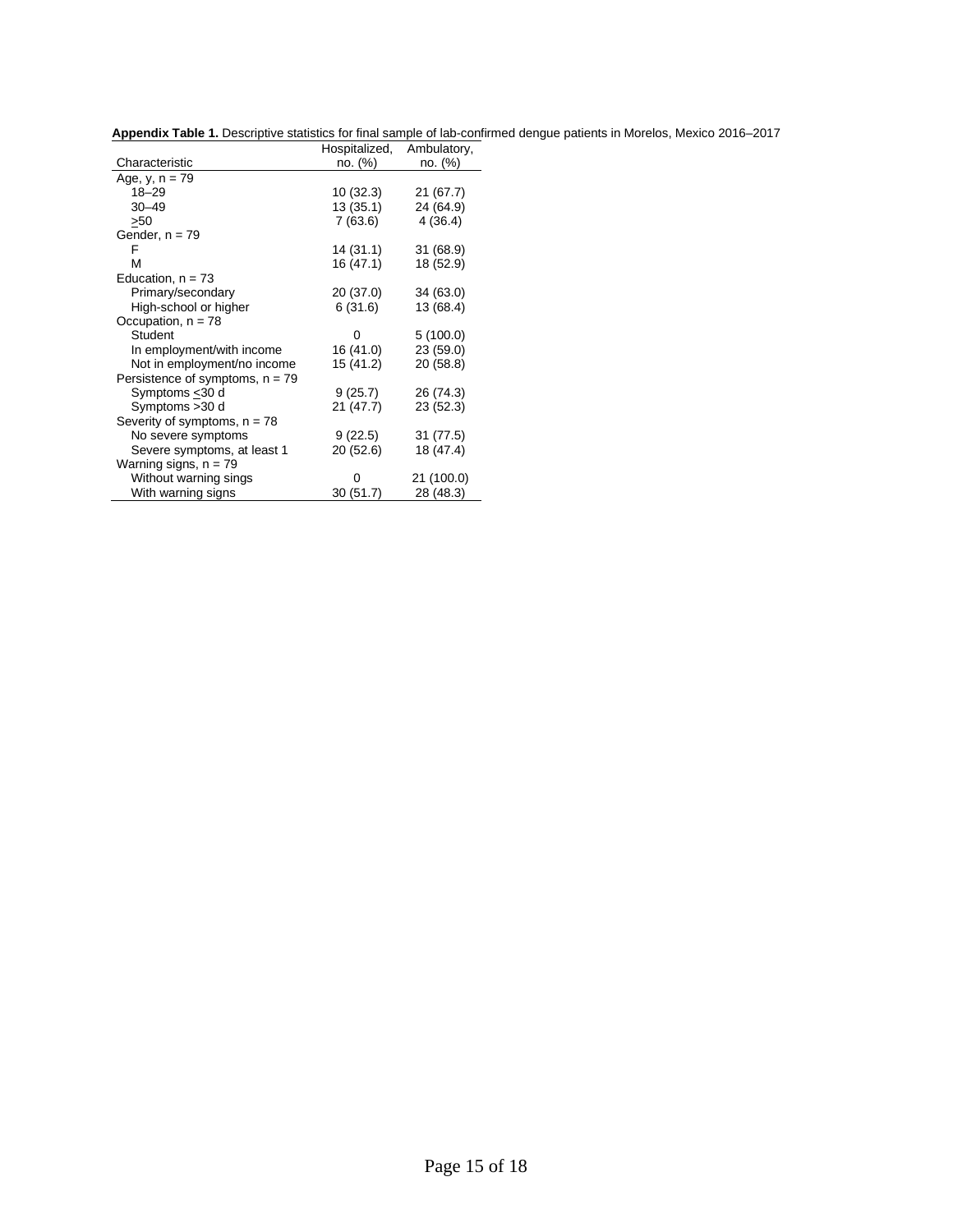#### **Appendix Table 2.** Sampling points of the data collection

| Month <sup>*</sup>    |           |           | ______      |  |          |    |            |           |            | Month |         |     |            |    |          |    |           |          |           |                   |      |            |    |
|-----------------------|-----------|-----------|-------------|--|----------|----|------------|-----------|------------|-------|---------|-----|------------|----|----------|----|-----------|----------|-----------|-------------------|------|------------|----|
| Week <sup>+</sup>     |           | Week (1   |             |  |          |    | Week $(2)$ |           |            |       |         |     | Week $(3)$ |    |          |    |           |          |           | Week $(4)$        |      |            |    |
| Day                   |           |           |             |  |          |    |            |           |            |       | 6       |     | 18         | 19 | 20       |    | つつ        | ົ        | ົາ<br>24. | 25                | 26   | דר         | 28 |
| Activity <sup>+</sup> |           | Visit (1) |             |  | Call     |    |            |           | Call (2)   |       |         |     | Call (3)   |    |          |    |           |          | Call      | $\overline{1(4)}$ |      |            |    |
| Month <sup>*</sup>    |           |           | Month $(2)$ |  |          |    |            | Month (3) |            |       | Month   | (4) |            |    |          |    | Month (5) |          |           |                   |      | Month (6)  |    |
| Week <sup>+</sup>     |           |           |             |  |          | 10 | 11         | 12        |            |       |         | 16  |            |    | 18       | 19 | 20        | 21       | 22        | ົ<br>دے           |      | ົາ 1<br>∠∽ | 25 |
| Activity <sup>+</sup> | Visit (2) |           | Call (5)    |  | Call (6) |    |            |           | Visit (3)§ |       | Call (7 |     |            |    | Call (8) |    |           | Call (9) |           |                   | Call | (10)       |    |

\*Month number (1) when subject was recruited.

†Week number.

‡Activity number. Subject's home visit (visit) or subjects contacted by telephone call (call).

§In case of fever persistence.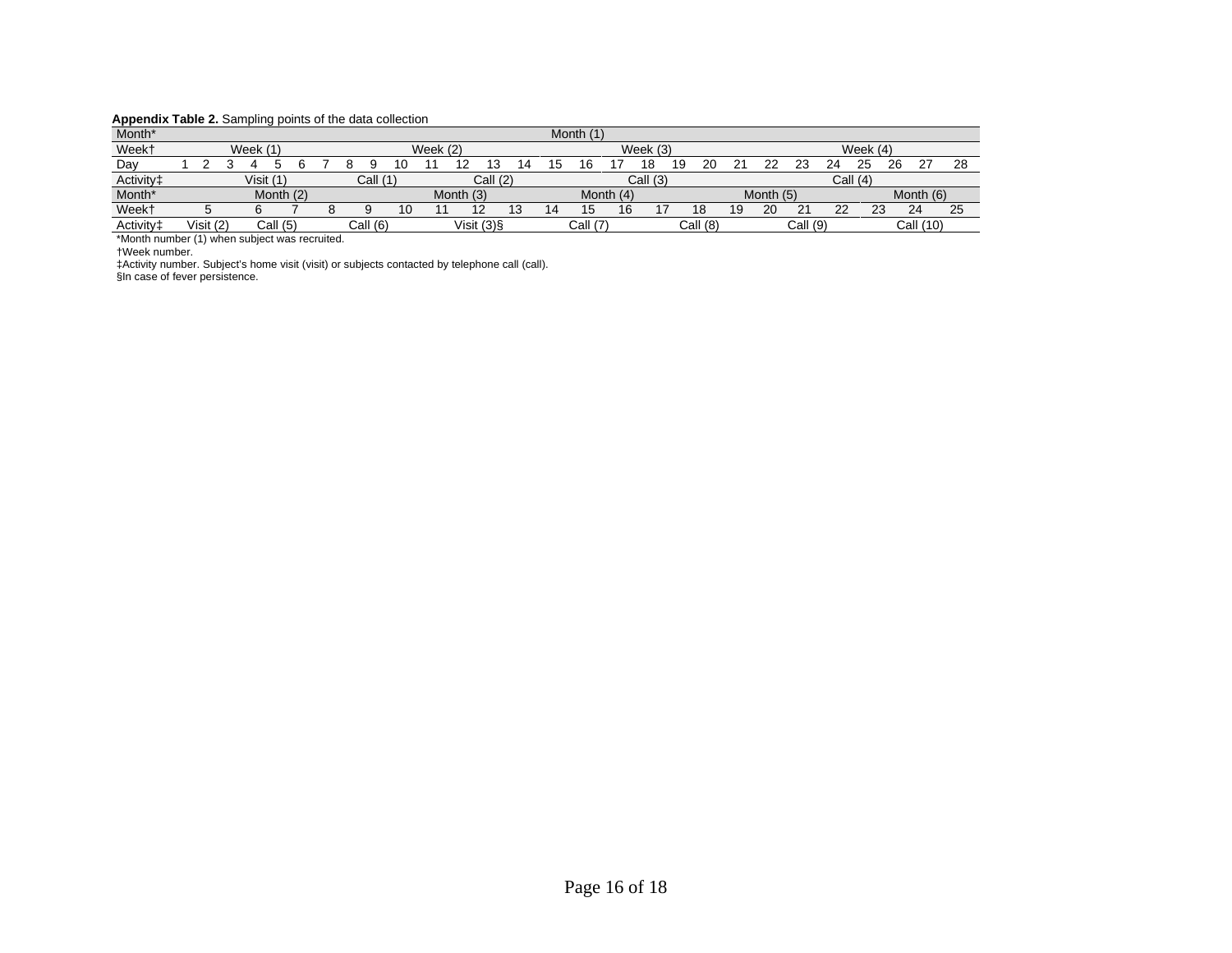| Appendix Table 3. Share of 79 lab-confirmed dengue patients (>18 y of age) reporting some or extreme problems with health- |  |
|----------------------------------------------------------------------------------------------------------------------------|--|
| related quality of life dimensions (adapted EQ-5D-3L) of the whole study period                                            |  |
|                                                                                                                            |  |

|                     |           |                   |             | Days      |           |                  |              |
|---------------------|-----------|-------------------|-------------|-----------|-----------|------------------|--------------|
|                     | Baseline. |                   | $7-15.$ no. | $16 - 30$ | $31 - 60$ | $61 - 120$ . no. | $121 - 180.$ |
| Dimensions EQ-5D-3L | no. (%)   | $1-6$ , no. $(%)$ | (%)         | no. (%)   | no. (%)   | $(%)^*$          | no. $(\%)^*$ |
| Mobility            | 1(1.3)    | 63 (79.7)         | 57 (80.3)   | 59 (79.7) | 53 (85.5) | 28 (84.8)        | 6(85.7)      |
| Self-care           |           | 43 (54.4)         | 39 (54.9)   | 42 (56.8) | 40 (64.5) | 22(66.7)         | 5(71.4)      |
| Usual activities    | 2(2.5)    | 69 (87.3)         | 65 (91.5)   | 65 (87.8) | 57 (91.9) | 32(97)           | 7 (100)      |
| Pain / discomfort   | 2(2.5)    | 73 (92.4)         | 66 (93)     | 63 (85.1) | 59 (95.2) | 30(90.9)         | 7(100)       |
| Anxiety/depression  | 4(5.1)    | 27 (34.2)         | 28 (39.4)   | 30(40.5)  | 25(40.3)  | 16 (48.5)        | 4(57.1)      |
| Total (n)           |           | 79                |             | 74        | 62        | 33               |              |

\*The proportion of patients presenting some or extreme problems with health-related quality of life dimensions 1 month after the onset of fever or after 1 month, only includes patients who reported symptoms. Patients who reported no symptoms were no longer contacted after the first month and thus did not respond the questionnaire.

|                      |             |      |         | Appendix Table 4. N3+X4 model used for calculating the EQ-5D index for each patient with preference weighting* |
|----------------------|-------------|------|---------|----------------------------------------------------------------------------------------------------------------|
| Parameter            | Coefficient | -SD. | p value |                                                                                                                |
| $\sim$ $\sim$ $\sim$ |             |      |         |                                                                                                                |

| Parameter                                 | Coefficient | SD    | p value |
|-------------------------------------------|-------------|-------|---------|
| Constant                                  | 0.125       | 0.015 | < 0.001 |
| M2                                        | 0.047       | 0.012 | < 0.002 |
| MЗ                                        | 0.290       | 0.015 | < 0.003 |
| SC <sub>2</sub>                           | 0.054       | 0.012 | < 0.004 |
| SC3                                       | 0.176       | 0.015 | < 0.005 |
| Ua2                                       | 0.801       | 0.016 | <0.006  |
| Ua3                                       | 0.181       | 0.019 | < 0.007 |
| Pd2                                       | 0.103       | 0.014 | < 0.008 |
| Pd3                                       | 0.202       | 0.015 | < 0.009 |
| Ad2                                       | 0.060       | 0.012 | < 0.010 |
| Ad3                                       | 0.122       | 0.013 | < 0.011 |
| N3                                        | 0.079       | 0.018 | < 0.012 |
| X4                                        | 0.074       | 0.020 | < 0.013 |
| $R^2$                                     | 0.332       |       |         |
| MAE                                       | 0.031       |       |         |
| No (out of $42$ )                         | 8           |       |         |
| >0.05                                     |             |       |         |
| No (out of 42)                            | 0           |       |         |
| >0.10                                     |             |       |         |
| *Colculations based on Zarate et al. (52) |             |       |         |

\*Calculations based on Zarate et al. (*52*)